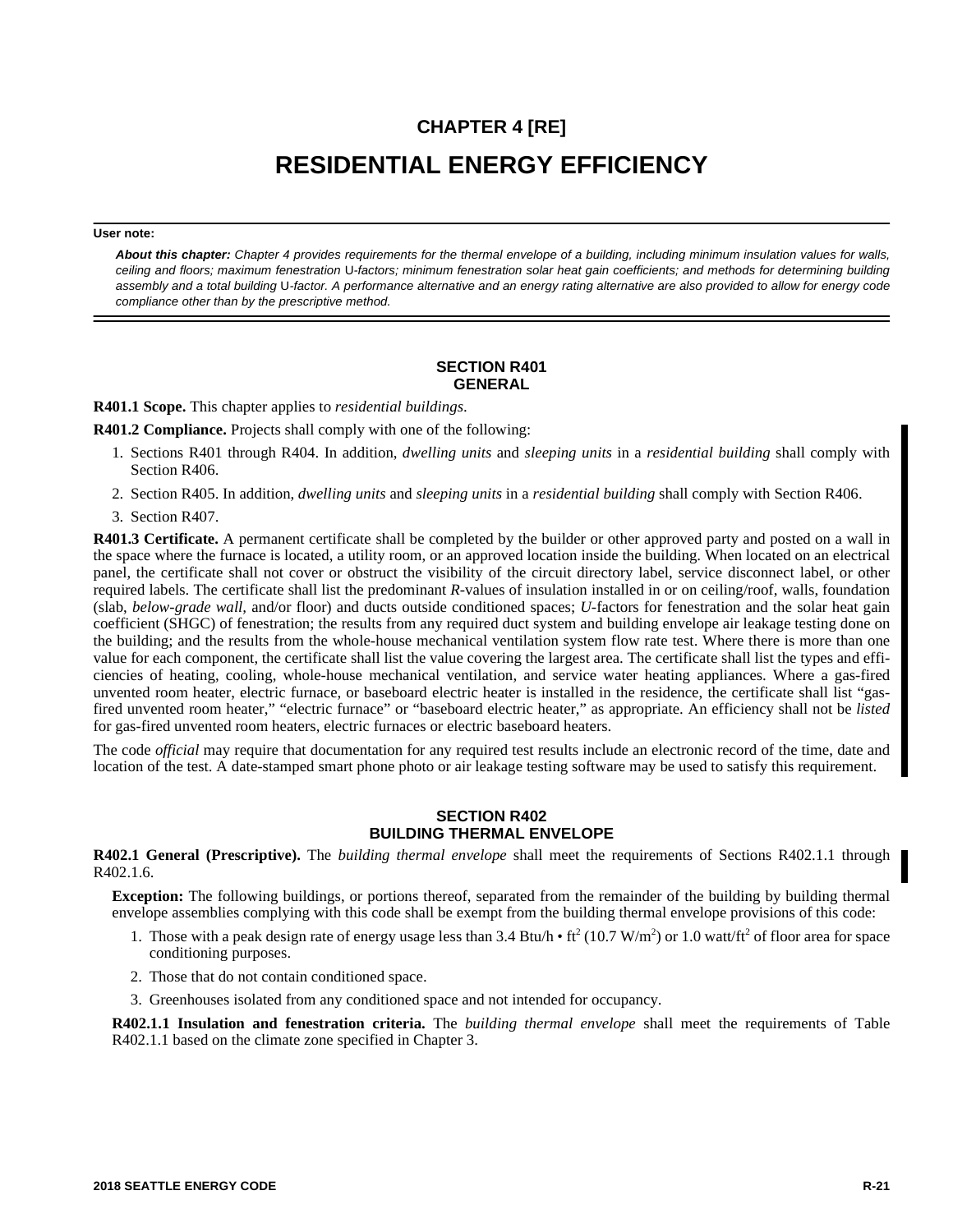| <b>CLIMATE ZONE 5 AND MARINE 4</b>        |                      |  |
|-------------------------------------------|----------------------|--|
| <b>FENESTRATION U-FACTOR</b> <sup>b</sup> | 0.30                 |  |
| <b>SKYLIGHT<sup>b</sup> U-FACTOR</b>      | 0.50                 |  |
| <b>CEILING R-VALUE<sup>®</sup></b>        | 49                   |  |
| WOOD FRAME WALL <sup>9, h</sup> R-VALUE   | $21$ int             |  |
| <b>FLOOR R-VALUE</b>                      | 30                   |  |
| BELOW-GRADE <sup>c, h</sup> WALL R-VALUE  | $10/15/21$ int + 5TB |  |
| SLAB <sup>d, f</sup> R-VALUE & DEPTH      | $10.2$ ft            |  |

## **TABLE R402.1.1 INSULATION AND FENESTRATION REQUIREMENTS BY COMPONENT<sup>a</sup>**

For SI: 1 foot = 304.8 mm,  $ci =$  continuous insulation, int = intermediate framing.

a. *R-*values are minimums. *U-*factors and SHGC are maximums. When insulation is installed in a cavity which is less than the label or design thickness of the insulation, the compressed *R-*value of the insulation from Appendix Table A101.4 shall not be less than the *R-*value specified in the table.

b. The fenestration *U-*factor column excludes skylights.

- c. "10/15/21 + 5TB" means R-10 continuous insulation on the exterior of the wall, or R-15 continuous insulation on the interior of the wall, or R-21 cavity insulation plus a thermal break between the slab and the basement wall at the interior of the basement wall. " $10/15/21 + 5$ TB" shall be permitted to be met with R-13 cavity insulation on the interior of the basement wall plus R-5 continuous insulation on the interior or exterior of the wall. "5TB" means R-5 thermal break between floor slab and basement wall.
- d. R-10 continuous insulation is required under heated slab on grade floors. See Section R402.2.9.1.
- e. For single rafter- or joist-vaulted ceilings, the insulation may be reduced to R-38 if the full insulation depth extends over the top plate of the exterior wall.
- f. R-7.5 continuous insulation installed over an existing slab is deemed to be equivalent to the required perimeter slab insulation when applied to existing slabs complying with Section R503.1.1. If foam plastic is used, it shall meet the requirements for thermal barriers protecting foam plastics.
- g. For log structures developed in compliance with Standard ICC 400, log walls shall meet the requirements for *climate zone* 5 of ICC 400.
- h. Int. (intermediate framing) denotes framing and insulation as described in Section A103.2.2 including standard framing 16 inches on center, 78 percent of the wall cavity insulated and headers insulated with a minimum of R-10 insulation.

**R402.1.2** *R-***value computation.** Insulation *R-*value shall be determined as specified in Section R303.1.4. Insulation material used in layers, such as framing cavity insulation or continuous insulation, shall be summed to compute the corresponding component *R-*value. The manufacturer's settled *R-*value shall be used for blown insulation. Computed *R-*values shall not include an *R-*value for other building materials or air films. Where insulated siding is used for the purpose of complying with the continuous insulation requirements of Table R402.1.1, the manufacturer's labeled R-value for insulated siding shall be reduced by R-0.6.

**R402.1.3** *U-***factor alternative.** An assembly with a *U-*factor equal to or less than that specified in Table R402.1.3 shall be permitted as an alternative to the *R-*value in Table R402.1.1. U-factors shall be determined as specified in Section R402.1.5.

| EUUIVALENTU-FACTORS"                              |       |  |  |  |
|---------------------------------------------------|-------|--|--|--|
| <b>CLIMATE ZONE 5 AND MARINE 4</b>                |       |  |  |  |
| <b>FENESTRATION U-FACTOR</b>                      | 0.30  |  |  |  |
| <b>SKYLIGHT U-FACTOR</b>                          | 0.50  |  |  |  |
| <b>CEILING U-FACTOR</b>                           | 0.026 |  |  |  |
| <b>ABOVE-GRADE WALL U-FACTOR</b>                  | 0.056 |  |  |  |
| <b>FLOOR U-FACTOR</b>                             | 0.029 |  |  |  |
| 0.54<br><b>SLAB ON GRADE F-FACTOR<sup>b</sup></b> |       |  |  |  |
| <b>BELOW GRADE 2' DEPTH</b>                       |       |  |  |  |
| Wall <i>U</i> -factor                             | 0.042 |  |  |  |
| Slab <i>F</i> -factor                             | 0.59  |  |  |  |
| <b>BELOW GRADE 3.5' DEPTH</b>                     |       |  |  |  |
| Wall <i>U</i> -factor                             | 0.040 |  |  |  |
| Slab $F$ -factor<br>0.56                          |       |  |  |  |
| <b>BELOW GRADE 7' DEPTH</b>                       |       |  |  |  |
| Wall <i>U</i> -factor                             | 0.035 |  |  |  |
| Slab $F$ -factor                                  | 0.50  |  |  |  |

**TABLE R402.1.3 EQUIVALENT U-FACTORS<sup>a</sup>**

a. U-factors or F-factors shall be obtained from measurement, calculation or an approved source, or as specified in Section R402.1.5.

**R402.1.4 Total UA alternative.** If the proposed *building thermal envelope* UA is less than or equal to the target UA, the building shall be considered in compliance with Table R402.1.1. The proposed UA shall be calculated in accordance with Equation 2. The target UA shall be calculated in accordance with Equation 1. U-factors shall be determined as specified in Section R402.1.5.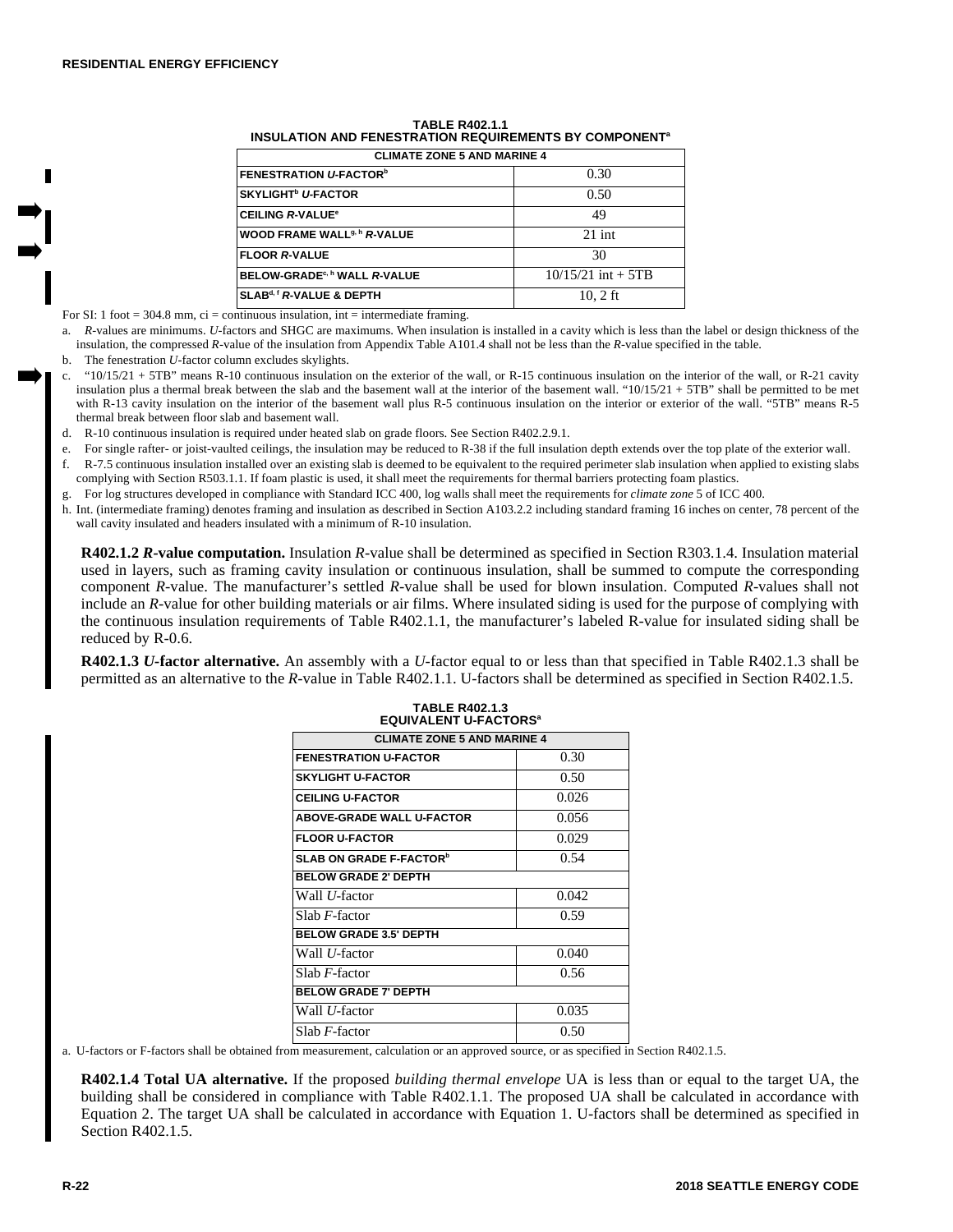**R402.1.5 U-factor reference and calculations.** The *U-*factors for typical construction assemblies are included in Appendix A in chapter 51-11C WAC. These values shall be used for all calculations. Where proposed construction assemblies are not represented in Appendix A, values shall be calculated in accordance with the ASHRAE *Handbook of Fundamentals* using the framing factors listed in Appendix A where applicable and shall include the thermal bridging effects of framing materials. The SHGC requirements shall be met in addition to UA compliance. Fenestration U-factors shall comply with Section R303.1.3, Fenestration product rating.

**R402.1.6 Vapor retarder.** Wall assemblies in the *building thermal envelope* shall comply with the vapor retarder requirements of Section R702.7 of the *International Residential Code* or Section ((1405.3)) 1404.3 of the *International Building Code,* as applicable.

#### **EQUATION 1 — GROUP R OCCUPANCY TARGET UA**

 $UA_T = U_w A_w + U_{BGW} A_{BGW} + U_{\gamma G} A_{\gamma G} + U_{\rho G} A_{\rho G} + U_F A_F + U_{RC} A_{RC} + U_D A_D + F_S P_S + F_{BGS} P_{BGS}$ **Where:**

- $UA_T$  = the target combined thermal transmittance of the gross exterior wall, floor and roof/ceiling area.
- $U_w$  = the thermal transmittance value of the opaque above grade wall found in Table R 402.1.3.
- $A_w$  = opaque above grade wall area.

 $U_{\text{B}6W}$  = the thermal transmittance value of the below grade opaque wall found in Table R 402.1.3.

- $A_{\text{BGW}}$  = opaque below grade wall area.
- $U_{\text{VG}}$  = the thermal transmittance value of the fenestration found in Table R 402.1.3.
- $A_{\rm\scriptscriptstyle VG}$  = (a) The proposed glazing area; where proposed fenestration glazing area is less than 15% of the conditioned floor area, minus  $A_{OG}$ .
	- (b) 15% of the conditioned floor area; where the proposed fenestration glazing area is 15% or more of the conditioned floor area, minus  $A_{\text{OG}}$ .
- $U_{\text{OG}}$  = the thermal transmittance value of the skylight glazing found in Table R 402.1.3.
- $A_{OG}$  = skylight glazing area (if the proposed  $A_{OG}$  exceeds 15 percent, the target  $A_{OG}$  shall be 15 percent of the total floor area of the conditioned space).
- $U<sub>F</sub>$  = the thermal transmittance value of the floor found in Table R 402.1.3.
- $A<sub>F</sub>$  = floor area over unconditioned space.
- $U_{RC}$  = the thermal transmittance value of the ceiling found in Table R 402.1.3.
- $A_{RC}$  = roof/ceiling area.
- $U_D$  = the thermal transmittance value of the fenestration found in Table R 402.1.3.
- $A_D$  = opaque door area.
- $F<sub>s</sub>$  = concrete slab on grade component F-factor found in Table R 402.1.3.
- $P<sub>S</sub>$  = lineal ft. of concrete slab on grade perimeter.
- $F<sub>BGS</sub>$  = concrete below grade slab component F-factor found in Table R 402.1.3.
- $P_{BGS}$  = lineal ft. of concrete below grade slab perimeter.

#### **EQUATION 2 — GROUP R OCCUPANCY PROPOSED UA**

 $U_A = U_W A_W + U_{BGW} A_{BGW} + U_{VG} A_{VG} + U_{OG} A_{OG} + U_F A_F + U_{RC} A_{RC} + U_D A_D + F_S P_S + F_{BGS} P_{BGS}$ 

# **Where:**

- $U_A$  = the combined thermal transmittance of the gross exterior wall, floor and roof/ceiling assembly area.
- $U_w$  = the thermal transmittance of the opaque above grade wall area.
- $A_w$  = opaque above grade wall area.
- $U_{\text{new}}$  = the thermal transmittance value of the below grade opaque wall.
- $A_{\text{BGW}}$  = opaque below grade wall area.
- $U_{\text{VG}}$  = the thermal transmittance value of the fenestration glazing.
- $A_{\text{VG}}$  = fenestration glazing area, including windows in exterior doors.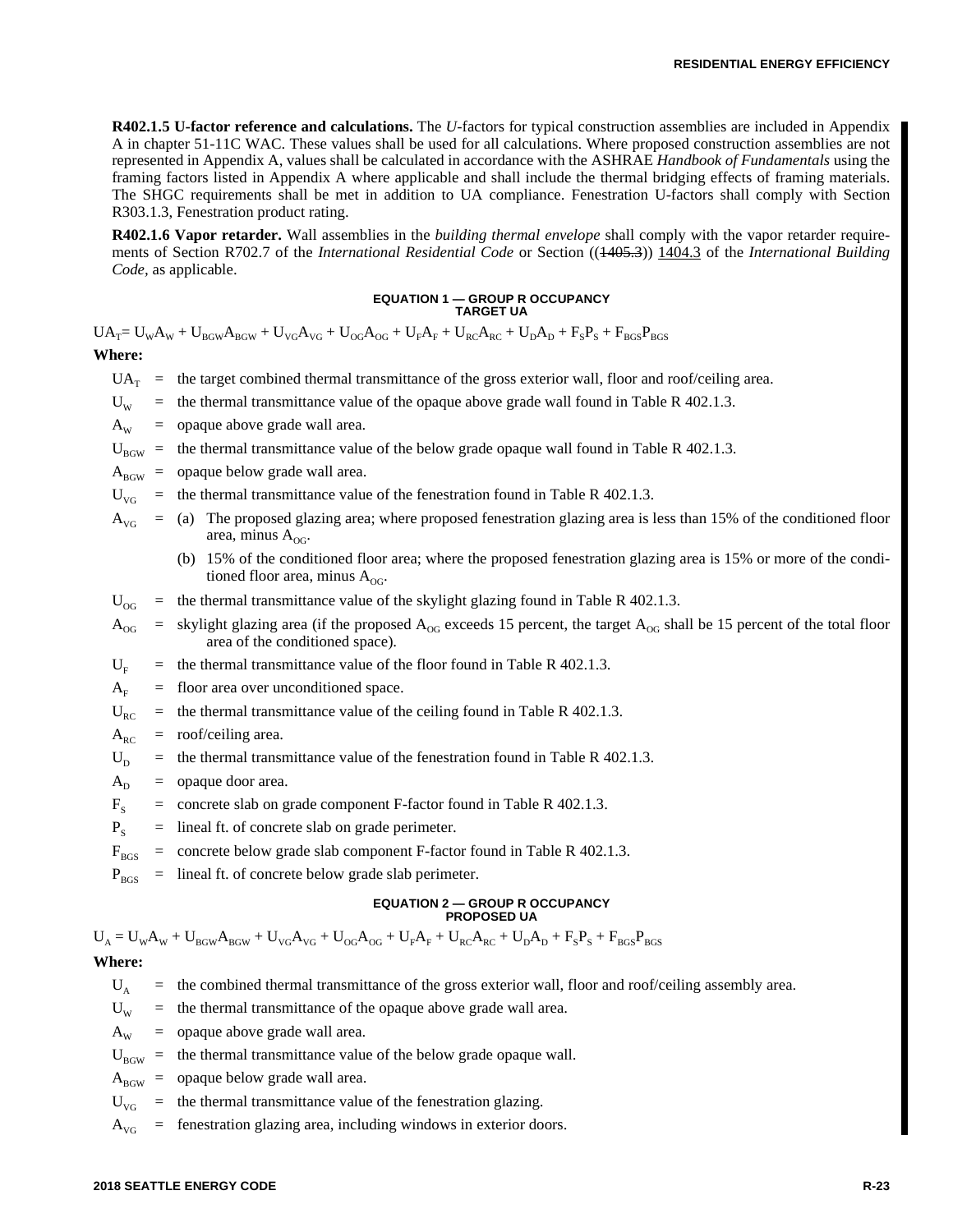$U_{OG}$  = the thermal transmittance value of the skylight glazing.

 $A_{OG}$  = skylight glazing area.

- $U_F$  = the thermal transmittance of the floor.
- $A<sub>F</sub>$  = floor area over unconditioned space.
- $U_{RC}$  = the thermal transmittance of the ceiling.
- $A_{RC}$  = ceiling area.

 $U_D$  = the thermal transmittance value of the opaque door area.

 $A_D$  = opaque door area.

 $F_s$  = concrete slab on grade component F-factor.

 $P<sub>S</sub>$  = lineal ft. of concrete slab on grade perimeter.

 $F<sub>BCS</sub>$  = concrete below grade slab component F-factor.

 $P_{BGS}$  = lineal ft. of concrete below grade slab perimeter.

**NOTE:** Where more than one type of wall, window, roof/ceiling, door and skylight is used, the U and A terms for those items shall be expanded into sub-elements as:

 $U_{W1}A_{W1} + U_{W2}A_{W2} + U_{W3}A_{W3} + ...$  etc.

**NOTE:** Below Grade Walls: The wall is assumed to extend from the slab upward to the top of the mud sill for the distance specified in Table A104.1, with 6 inches of concrete wall extending above grade. This will be calculated separately from above grade walls using the wall height that best describes the system.

**R402.2 Specific insulation requirements.** In addition to the requirements of Section R402.1, insulation shall meet the specific requirements of Sections R402.2.1 through R402.2.11.

**R402.2.1 Ceilings with attic spaces.** Where Section R402.1.1 would require R-49 in the ceiling, installing R-38 over 100 percent of the ceiling area requiring insulation shall be deemed to satisfy the requirement for R-49 wherever the full height of uncompressed R-38 insulation extends over the wall top plate at the eaves. This reduction shall not apply to the *U-*factor alternative approach in Section R402.1.3 and the total UA alternative in Section R402.1.4.

**R402.2.1.1 Loose insulation in attic spaces.** Open-blown or poured loose fill insulation may be used in attic spaces where the slope of the ceiling is not more than 3 feet in 12 and there is at least 30 inches of clear distance from the top of the bottom chord of the truss or ceiling joist to the underside of the sheathing at the roof ridge.

# **R402.2.2 Reserved.**

**R402.2.3 Eave baffle.** For air permeable insulations in vented attics, a baffle shall be installed adjacent to soffit and eave vents. Baffles shall maintain an opening equal to or greater than the size of the vent. The baffle shall extend over the top of the attic insulation. The baffle shall be permitted to be any solid material.

**R402.2.4 Access hatches and doors.** Access doors from conditioned spaces to unconditioned spaces (e.g., attics and crawl spaces) shall be weatherstripped and insulated to a level equivalent to the insulation on the surrounding surfaces. Access shall be provided to all equipment that prevents damaging or compressing the insulation. A wood framed or equivalent baffle or retainer is required to be provided when loose fill insulation is installed, the purpose of which is to prevent the loose fill insulation from spilling into the living space when the attic access is opened, and to provide a permanent means of maintaining the installed *R-*value of the loose fill insulation.

**Exception:** Vertical doors that provide access from conditioned to unconditioned spaces shall be permitted to meet the fenestration requirements of Table R402.1.1.

**R402.2.5 Mass walls.** Mass walls, where used as a component of the thermal envelope of a building shall be one of the following:

- 1. Constructed of above-grade walls of concrete block, concrete, insulated concrete form, masonry cavity, brick but not brick veneer adobe, compressed earth block, rammed earth, mass timber, solid timber, or solid logs.
- 2. Any wall having a heat capacity greater than or equal to 6 Btu/ft<sup>2</sup> x  $\rm{^{\circ}F}$  (123 kJ/m<sup>3</sup> x K).

**R402.2.6 Steel-frame ceilings, walls, and floors.** Steel-frame ceilings, walls, and floors shall comply with the *U-*factor requirements of Table R402.1.3.

**R402.2.7 Floors.** Floor framing cavity insulation shall be installed to maintain permanent contact with the underside of the subfloor decking. Insulation supports shall be installed so spacing is no more than 24-inches on center. Foundation vents shall be placed so that the top of the vent is below the lower surface of the floor insulation.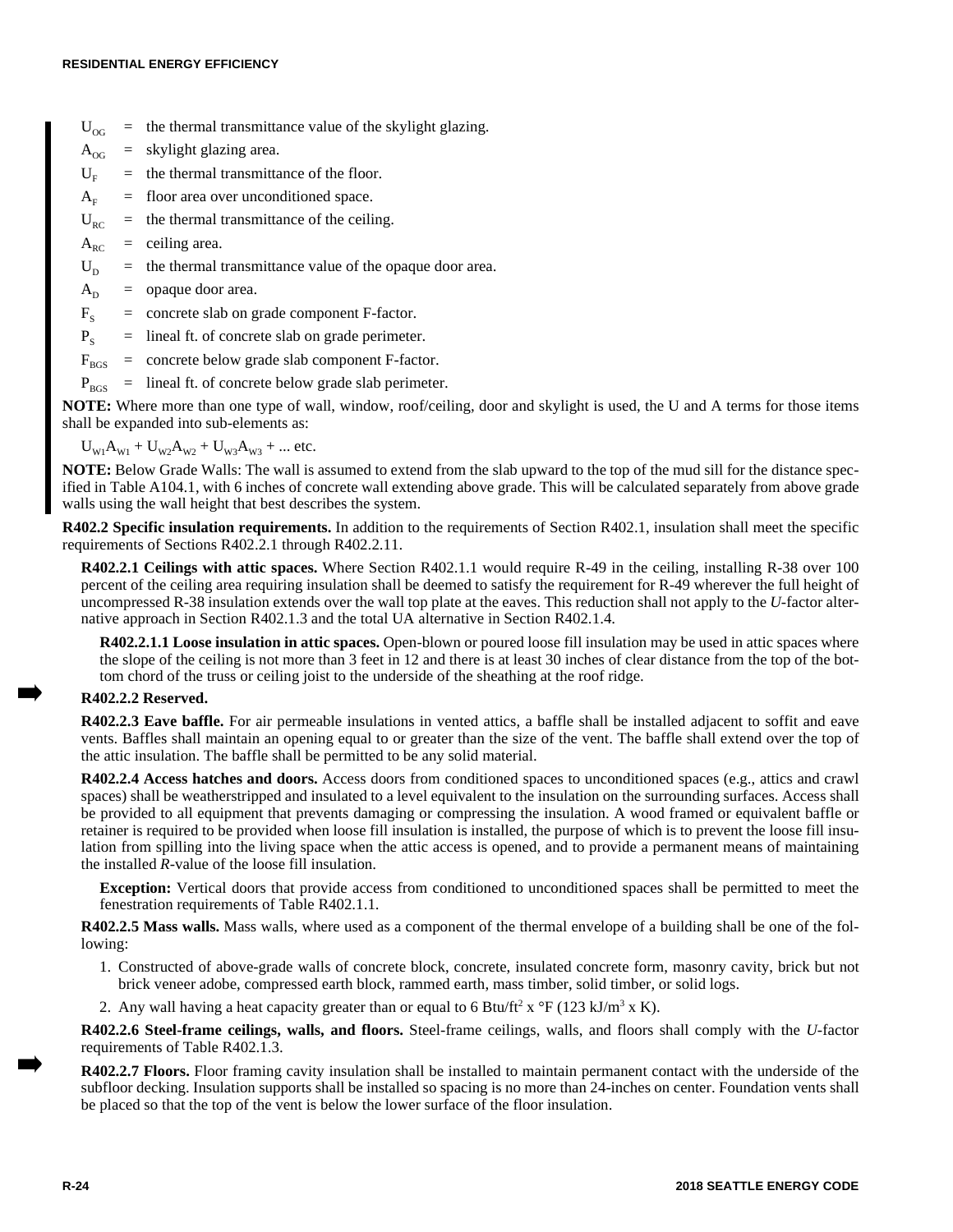#### **Exceptions:**

- 1. The floor framing cavity insulation shall be permitted to be in contact with the topside of sheathing or continuous insulation installed on the bottom side of floor framing where combined with insulation that meets or exceeds the minimum Wood Frame R-value in Table R402.1.1 and extends from the bottom to the top of all perimeter floor framing members.
- 2. When foundation vents are not placed so that the top of the vent is below the lower surface of the floor insulation, a permanently attached baffle shall be installed at an angle of 30° from horizontal, to divert air flow below the lower surface of the floor insulation.
- 3. Substantial contact with the surface being insulated is not required in enclosed floor/ceiling assemblies containing ducts where full R-value insulation is installed between the duct and the exterior surface.

**R402.2.8 Below-grade walls.** Below-grade exterior wall insulation used on the exterior (cold) side of the wall shall extend from the top of the below-grade wall to the top of the footing and shall be approved for below-grade use. Above-grade insulation shall be protected. Insulation used on the interior (warm) side of the wall shall extend from the top of the below-grade wall to the below-grade floor level and shall include R-5 rigid board providing a thermal break between the concrete wall and the slab.

**R402.2.9 Slab-on-grade floors.** The minimum thermal resistance (*R-*value) of the insulation around the perimeter of unheated or heated slab-on-grade floors shall be as specified in Table R402.1.1. The insulation shall be placed on the outside of the foundation or on the inside of the foundation wall. The insulation shall extend downward from the top of the slab for a minimum distance as shown in the table or to the top of the footing, whichever is less, or downward to at least the bottom of the slab and then horizontally to the interior or exterior for the total distance shown in the table. A two-inch by two-inch (maximum) pressure treated nailer may be placed at the finished floor elevation for attachment of interior finish materials. Insulation extending away from the building shall be protected by pavement or by a minimum of 10 inches (254 mm) of soil.

**R402.2.9.1 Heated slab-on-grade floors.** The entire area of a heated slab-on-grade floor shall be thermally isolated from the soil with a minimum of R-10 insulation. The insulation shall be an approved product for its intended use. If a soil gas control system is present below the heated slab-on-grade floor, which results in increased convective flow below the heated slab-on-grade floor, the heated slab-on-grade floor shall be thermally isolated from the sub-slab gravel layer. R-10 heated slab-on-grade floor insulation is required for all compliance paths.

**R402.2.10 Masonry veneer.** Insulation shall not be required on the horizontal portion of the foundation that supports a masonry veneer.

**R402.3 Fenestration.** In addition to the requirements of Section R402, fenestration shall comply with Sections R402.3.1 through R402.3.5.

**R402.3.1** *U-***factor.** An area-weighted average of fenestration products shall be permitted to satisfy the *U-*factor requirements.

**R402.3.2 Glazed fenestration SHGC.** An area-weighted average of fenestration products more than 50 percent glazed shall be permitted to satisfy the SHGC requirements.

**R402.3.3 Glazed fenestration exemption.** Up to 15 square feet  $(1.4 \text{ m}^2)$  of glazed fenestration per dwelling unit shall be permitted to be exempt from *U-*factor and SHGC requirements in Section R402.1.1. This exemption shall not apply to the *U-*factor alternative approach in Section R402.1.3 and the total UA alternative in Section R402.1.4.

**R402.3.4 Opaque door exemption.** One side-hinged opaque door assembly up to 24 square feet (2.22 m<sup>2</sup>) in area is exempted from the *U-*factor requirement in Section R402.1.1. This exemption shall not apply to the *U-*factor alternative approach in Section R402.1.3 and the total UA alternative in Section R402.1.4.

## **R402.3.5 Reserved.**

**R402.4 Air leakage.** The building thermal envelope shall be constructed to limit air leakage in accordance with the requirements of Sections R402.4.1 through R402.4.4.

**R402.4.1 Building thermal envelope.** The *building thermal envelope* shall comply with Sections R402.4.1.1 and R402.4.1.2. The sealing methods between dissimilar materials shall allow for differential expansion and contraction.

**R402.4.1.1 Installation.** The components of the *building thermal envelope* as listed in Table R402.4.1.1 shall be installed in accordance with the manufacturer's instructions and the criteria listed in Table R402.4.1.1, as applicable to the method of construction. Where required by the *code official,* an *approved* third party shall inspect all components and verify compliance.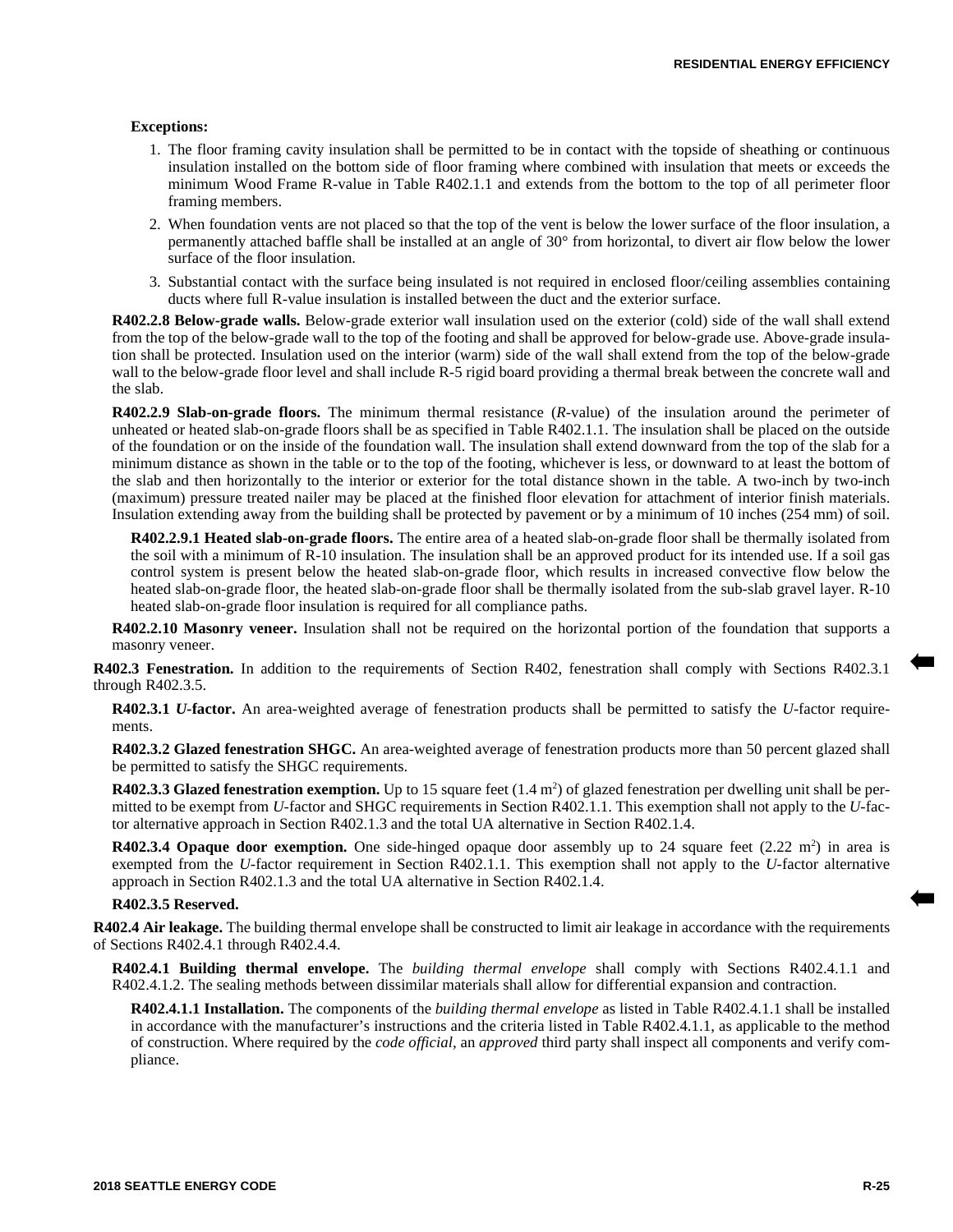|                                                                      | יוטו חבובת הניון יוטור חבוטניון שווה חבורות                                                                                                   |                                                                                                                                                                                                                                                                                                                                                                                                                                                                                                                                                                                                                                                                                                                                                                                                                                                                                                                                                                                                                                                                                                                                                                                   |
|----------------------------------------------------------------------|-----------------------------------------------------------------------------------------------------------------------------------------------|-----------------------------------------------------------------------------------------------------------------------------------------------------------------------------------------------------------------------------------------------------------------------------------------------------------------------------------------------------------------------------------------------------------------------------------------------------------------------------------------------------------------------------------------------------------------------------------------------------------------------------------------------------------------------------------------------------------------------------------------------------------------------------------------------------------------------------------------------------------------------------------------------------------------------------------------------------------------------------------------------------------------------------------------------------------------------------------------------------------------------------------------------------------------------------------|
| <b>COMPONENT</b>                                                     | AIR BARRIER CRITERIA <sup>a</sup>                                                                                                             | <b>INSULATION CRITERIA<sup>a</sup></b>                                                                                                                                                                                                                                                                                                                                                                                                                                                                                                                                                                                                                                                                                                                                                                                                                                                                                                                                                                                                                                                                                                                                            |
|                                                                      | A continuous air barrier shall be installed in the building                                                                                   |                                                                                                                                                                                                                                                                                                                                                                                                                                                                                                                                                                                                                                                                                                                                                                                                                                                                                                                                                                                                                                                                                                                                                                                   |
| General requirements                                                 | envelope.<br>Exterior thermal envelope contains a continuous air<br>barrier.                                                                  | Air-permeable insulation shall not be used as a<br>sealing material.                                                                                                                                                                                                                                                                                                                                                                                                                                                                                                                                                                                                                                                                                                                                                                                                                                                                                                                                                                                                                                                                                                              |
|                                                                      | Breaks or joints in the air barrier shall be sealed.                                                                                          |                                                                                                                                                                                                                                                                                                                                                                                                                                                                                                                                                                                                                                                                                                                                                                                                                                                                                                                                                                                                                                                                                                                                                                                   |
| Cavity insulation installation                                       |                                                                                                                                               | All cavities in the thermal envelope shall be filled with<br>insulation. The density of the insulation shall be at<br>the manufacturers' product recommendation and<br>said density shall be maintained for all volume of<br>each cavity. Batt type insulation will show no voids<br>or gaps and maintain an even density for the entire<br>cavity. Batt insulation shall be installed in the<br>recommended cavity depth. Where an obstruction in<br>the cavity due to services, blocking, bracing or other<br>obstruction exists, the batt product will be cut to fit<br>the remaining depth of the cavity. Where the batt is<br>cut around obstructions, loose fill insulation shall be<br>placed to fill any surface or concealed voids, and at<br>the manufacturers' specified density. Where faced<br>batt is used, the installation tabs must be stapled to<br>the face of the stud. There shall be no compression<br>to the batt at the edges of the cavity due to inset<br>stapling installation tabs.<br>Insulation that upon installation readily conforms to<br>available space shall be installed filling the entire<br>cavity and within the manufacturers' density |
|                                                                      |                                                                                                                                               | recommendation.<br>The insulation in any dropped ceiling/soffit shall be                                                                                                                                                                                                                                                                                                                                                                                                                                                                                                                                                                                                                                                                                                                                                                                                                                                                                                                                                                                                                                                                                                          |
|                                                                      | The air barrier in any dropped ceiling/soffit shall be aligned<br>with the insulation and any gaps in the air barrier sealed.                 | aligned with the air barrier                                                                                                                                                                                                                                                                                                                                                                                                                                                                                                                                                                                                                                                                                                                                                                                                                                                                                                                                                                                                                                                                                                                                                      |
| Ceiling/attic                                                        | Access openings, drop down stair or knee wall doors to<br>unconditioned attic spaces shall be sealed.                                         | Batt insulation installed in attic roof assemblies may<br>be compressed at exterior wall lines to allow for<br>required attic ventilation.                                                                                                                                                                                                                                                                                                                                                                                                                                                                                                                                                                                                                                                                                                                                                                                                                                                                                                                                                                                                                                        |
| Walls                                                                | The junction of the foundation and sill plate shall be sealed.<br>The junction of the top plate and top of exterior walls<br>shall be sealed. | Cavities within corners and headers of frame walls<br>shall be insulated by completely filling the cavity<br>with a material having a thermal resistance<br>of not less than R-3 per inch minimum.<br>Exterior thermal envelope insulation for framed walls                                                                                                                                                                                                                                                                                                                                                                                                                                                                                                                                                                                                                                                                                                                                                                                                                                                                                                                       |
|                                                                      | Knee walls shall be sealed.                                                                                                                   | shall be installed in substantial contact and<br>continuous alignment with the air barrier.                                                                                                                                                                                                                                                                                                                                                                                                                                                                                                                                                                                                                                                                                                                                                                                                                                                                                                                                                                                                                                                                                       |
| Windows, skylights and doors                                         | The space between window/door jambs and framing and<br>skylights and framing shall be sealed.                                                 |                                                                                                                                                                                                                                                                                                                                                                                                                                                                                                                                                                                                                                                                                                                                                                                                                                                                                                                                                                                                                                                                                                                                                                                   |
| Rim joists                                                           | Rim joists shall include the air barrier.                                                                                                     | Rim joists shall be insulated.                                                                                                                                                                                                                                                                                                                                                                                                                                                                                                                                                                                                                                                                                                                                                                                                                                                                                                                                                                                                                                                                                                                                                    |
| Floors, including cantilevered<br>floors and floors above<br>garages | The air barrier shall be installed at any exposed edge of<br>insulation.                                                                      | Floor framing cavity insulation shall be installed to<br>maintain permanent contact with the underside of<br>subfloor decking. Alternatively, floor framing<br>cavity insulation shall be in contact with the top side<br>of sheathing, or continuous insulation installed on<br>the underside of floor framing; and shall extend<br>from the bottom to the top of all perimeter floor<br>framing members.                                                                                                                                                                                                                                                                                                                                                                                                                                                                                                                                                                                                                                                                                                                                                                        |
| Crawl space walls                                                    | Exposed earth in unvented crawl spaces shall be covered<br>with a Class I vapor retarder with overlapping joints<br>taped.                    | Crawl space insulation, where provided instead of<br>floor insulation, shall be permanently attached to<br>the walls.                                                                                                                                                                                                                                                                                                                                                                                                                                                                                                                                                                                                                                                                                                                                                                                                                                                                                                                                                                                                                                                             |
| Shafts, penetrations                                                 | Duct shafts, utility penetrations, and flue shafts<br>opening to exterior or unconditioned space shall be.<br>sealed.                         |                                                                                                                                                                                                                                                                                                                                                                                                                                                                                                                                                                                                                                                                                                                                                                                                                                                                                                                                                                                                                                                                                                                                                                                   |
| Narrow cavities                                                      |                                                                                                                                               | Batts in narrow cavities shall be cut to fit and installed<br>to the correct density without any voids or gaps or<br>compression, or narrow cavities shall be filled by<br>insulation that on installation readily conforms to<br>the available cavity space.                                                                                                                                                                                                                                                                                                                                                                                                                                                                                                                                                                                                                                                                                                                                                                                                                                                                                                                     |
| Garage separation                                                    | Air sealing shall be provided between the garage and<br>conditioned spaces.                                                                   |                                                                                                                                                                                                                                                                                                                                                                                                                                                                                                                                                                                                                                                                                                                                                                                                                                                                                                                                                                                                                                                                                                                                                                                   |
| Recessed lighting                                                    | Recessed light fixtures installed in the building thermal<br>envelope shall be sealed to the finished surface.                                | Recessed light fixtures installed in the building<br>thermal envelope shall be air tight and IC rated.                                                                                                                                                                                                                                                                                                                                                                                                                                                                                                                                                                                                                                                                                                                                                                                                                                                                                                                                                                                                                                                                            |

#### **TABLE R402.4.1.1 AIR BARRIER AND INSULATION INSTALLATION**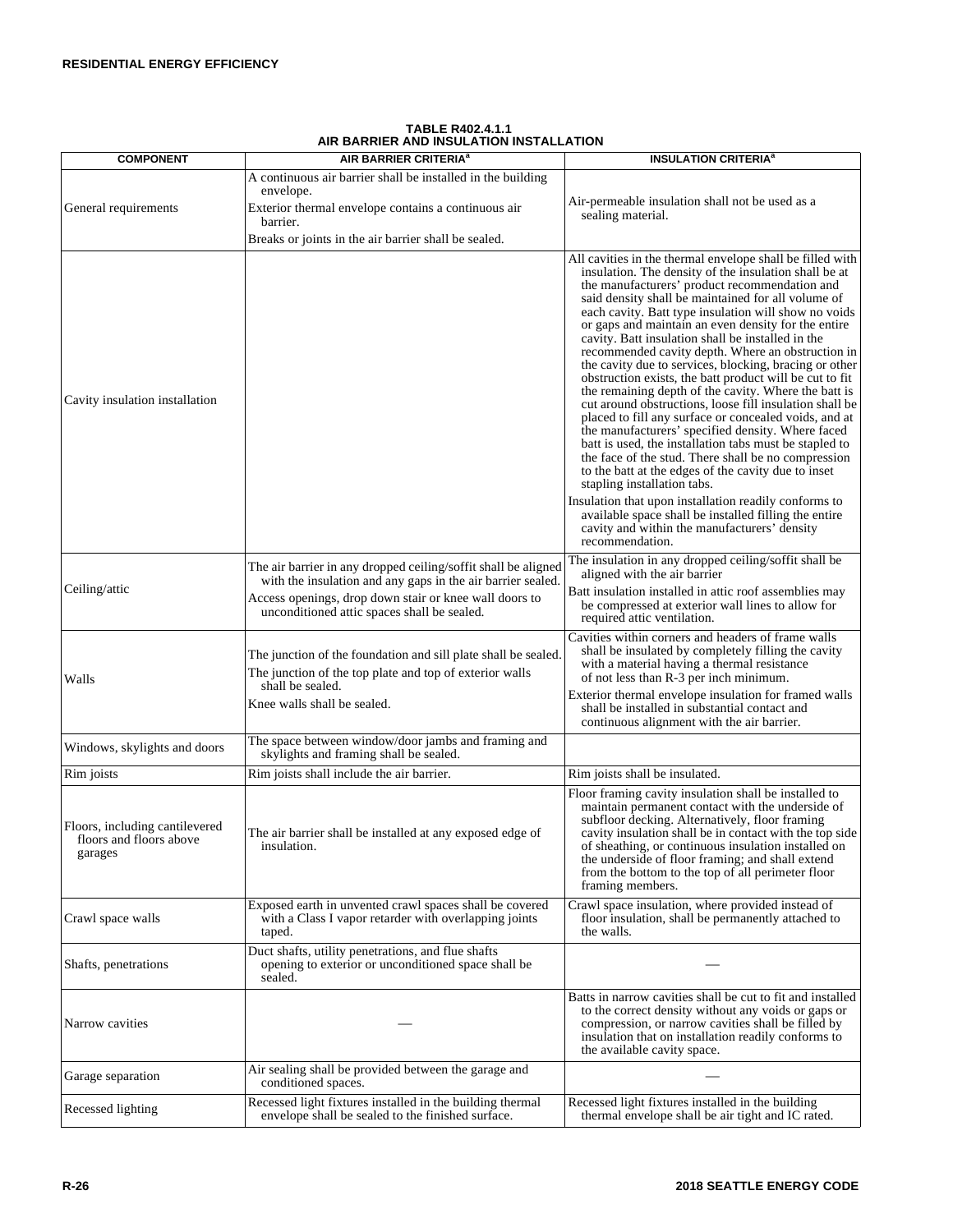| TABLE R402.4.1.1-continued              |  |
|-----------------------------------------|--|
| AIR BARRIER AND INSULATION INSTALLATION |  |
| $\overline{\phantom{a}}$                |  |

| <b>COMPONENT</b>                         | AIR BARRIER CRITERIA <sup>a</sup>                                                                                                                                                                                                                                          | <b>INSULATION CRITERIA<sup>a</sup></b>                                                                                                                                                                                                                                              |  |
|------------------------------------------|----------------------------------------------------------------------------------------------------------------------------------------------------------------------------------------------------------------------------------------------------------------------------|-------------------------------------------------------------------------------------------------------------------------------------------------------------------------------------------------------------------------------------------------------------------------------------|--|
| Plumbing and wiring                      |                                                                                                                                                                                                                                                                            | Batt insulation shall be cut neatly to fit around wiring<br>and plumbing in exterior walls. There shall be no<br>voids or gaps or compression where cut to fit.<br>Insulation that on installation readily conforms to<br>available space shall extend behind piping and<br>wiring. |  |
| Shower/tub on exterior wall              | The air barrier installed at exterior walls adjacent to<br>showers and tubs shall separate the wall from the<br>showers and tubs.                                                                                                                                          | Exterior walls adjacent to showers and tubs shall be<br>insulated.                                                                                                                                                                                                                  |  |
| Electrical/phone box on exterior<br>wall | The air barrier shall be installed behind electrical or<br>communication boxes or air sealed boxes shall be installed.                                                                                                                                                     |                                                                                                                                                                                                                                                                                     |  |
| <b>HVAC</b> register boots               | HVAC supply and return register boots shall be sealed to<br>the subfloor, wall covering or ceiling penetrated by the<br>boot.                                                                                                                                              |                                                                                                                                                                                                                                                                                     |  |
| Concealed sprinklers                     | When required to be sealed, concealed fire sprinklers shall<br>only be sealed in a manner that is recommended by the<br>manufacturer. Caulking or other adhesive sealants shall<br>not be used to fill voids between fire sprinkler cover<br>plates and walls or ceilings. |                                                                                                                                                                                                                                                                                     |  |

 $IC =$  insulation contact

a. In addition, inspection of log walls shall be in accordance with the provisions of ICC-400.

**R402.4.1.2 Testing.** The building or dwelling unit shall be tested and verified as having an air leakage rate of not exceeding 5 air changes per hour. Testing shall be conducted with a blower door at a pressure of 0.2 inches w.g. (50 Pascals). For this test only, the volume of the home shall be the conditioned floor area in  $ft^2$  (m<sup>2</sup>) multiplied by 8.5 feet (2.6 m). Where required by the *code official,* testing shall be conducted by an *approved* third party. A written report of the results of the test shall be signed by the party conducting the test and provided to the *code official.* Testing shall be performed at any time after creation of all penetrations of the *building thermal envelope.* Once visual inspection has confirmed sealing (see Table R402.4.1.1), operable windows and doors manufactured by *small business* shall be permitted to be sealed off at the frame prior to the test.

**Exception:** For dwelling units that are accessed directly from the outdoors, other than detached one family dwellings and townhouses, an air leakage rate not exceeding 0.4 cfm per square foot of the dwelling unit enclosure area shall be an allowable alternative. Testing shall be conducted with a blower door at a pressure of 0.2 inches w.g. (50 Pascals) in accordance with RESNET/ICC 380, ASTM E779 or ASTM E1827. For the purpose of this test only, enclosure area to be calculated as the perimeter of the dwelling unit, measured to the outside face of the exterior walls, and the centerline of party walls, times 8.5 feet, plus the ceiling and floor area. Doors and windows of adjacent dwelling units (including top and bottom units) shall be open to the outside during the test. This exception is not permitted for dwelling units that are accessed from corridors or other enclosed common areas.

During testing:

- 1. Exterior windows and doors, fireplace and stove doors shall be closed, but not sealed, beyond the intended weatherstripping or other infiltration control measures.
- 2. Dampers including exhaust, intake, makeup air, backdraft and flue dampers shall be closed, but not sealed beyond intended infiltration control measures.
- 3. Interior doors, if installed at the time of the test, shall be open, access hatches to conditioned crawl spaces and conditioned attics shall be open.
- 4. Exterior or interior terminations for continuous ventilation systems and heat recovery ventilators shall be sealed.
- 5. Heating and cooling systems, if installed at the time of the test, shall be turned off.
- 6. Supply and return registers, if installed at the time of the test, shall be fully open.

## **Exceptions:**

- 1. Additions less than 500 square feet of conditioned floor area.
- 2. Additions tested with the existing home having a combined maximum air leakage rate of 7 air changes per hour. To qualify for this exception, the date of construction of the existing house must be prior to the 2009 Washington State Energy Code.

**R402.4.2 Fireplaces.** New wood-burning fireplaces shall have tight-fitting flue dampers or doors and outdoor combustion air. When using tight-fitting doors on factory-built fireplaces listed and labeled in accordance with UL 127, the doors shall be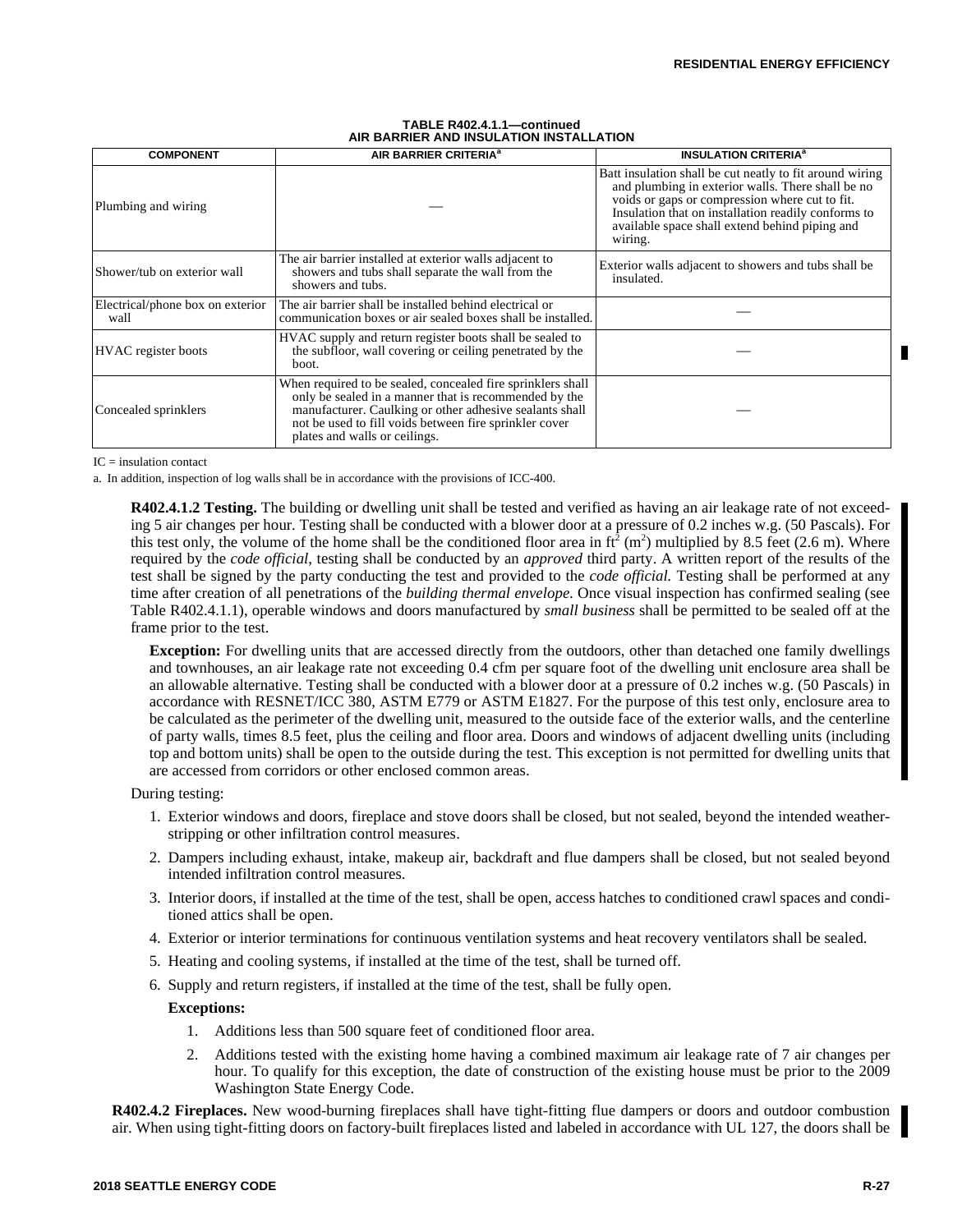tested and listed for the fireplace. When using tight-fitting doors on masonry fireplaces, the doors shall be listed and labeled in accordance with UL 907.

**R402.4.2.1 Gas fireplace efficiency.** All gas fireplace heaters rated to ANSI Z21.88 shall be listed and labeled with a fireplace efficiency (FE) rating of 50 percent or greater in accordance with CSA P.4.1. Vented gas fireplaces (decorative appliances) certified to ANSI Z21.50 shall be listed and labeled, including their FE ratings, in accordance with CSA P.4.1.

**R402.4.3 Air leakage of fenestration.** Windows, skylights and sliding glass doors shall have an air infiltration rate of no more than 0.3 cfm per square foot  $(1.5 \text{ L/s/m}^2)$ , and swinging doors no more than 0.5 cfm per square foot  $(2.6 \text{ L/s/m}^2)$ , when tested according to NFRC 400 or AAMA/WDMA/CSA 101/I.S.2/A440 by an accredited, independent laboratory and *listed* and *labeled* by the manufacturer.

## **Exceptions:**

- 1. Field-fabricated fenestration products (windows, skylights and doors).
- 2. Custom exterior fenestration products manufactured by a small business provided they meet the applicable provisions of Chapter 24 of the *International Building Code.* Once visual inspection has confirmed the presence of a gasket, operable windows and doors manufactured by *small business* shall be permitted to be sealed off at the frame prior to the test.

**R402.4.4 Combustion air openings.** Where open combustion air ducts provide combustion air to open combustion, space conditioning fuel burning appliances, the appliances and combustion air openings shall be located outside of the building thermal envelope, or enclosed in a room isolated from inside the thermal envelope. Such rooms shall be sealed and insulated in accordance with the envelope requirements of Table R402.1.1, where the walls, floors and ceilings shall meet the minimum of the below-grade wall R-value requirement. The door into the room shall be fully gasketed and any water lines and ducts in the room insulated in accordance with Section R403. The combustion air duct shall be insulated where it passes through conditioned space to a minimum of R-8.

## **Exceptions:**

- 1. Direct vent appliances with both intake and exhaust pipes installed continuous to the outside.
- 2. Fireplaces and stoves complying with Section R402.4.2 and Section R1006 of the International Residential Code.

**R402.4.5 Recessed lighting.** Recessed luminaires installed in the *building thermal envelope* shall be Type IC-rated and certified under ASTM E283 as having an air leakage rate not more than 2.0 cfm (0.944 L/s) when tested at a 1.57 psf (75 Pa) pressure differential and shall have a label attached showing compliance with this test method. All recessed luminaires shall be sealed with a gasket or caulk between the housing and the interior wall or ceiling covering.

**R402.5 Maximum fenestration** *U-***factor.** The area-weighted average maximum fenestration *U-*factor permitted using tradeoffs from Section R402.1.4 or R405 shall be 0.48 for vertical fenestration, and 0.75 for skylights.

## **SECTION R403 SYSTEMS**

**R403.1 Controls.** At least one thermostat shall be provided for each separate heating and cooling system.

**R403.1.1 Programmable or connected thermostat.** Where the primary heating system is a forced-air furnace, at least one thermostat per dwelling unit shall be Energy Star certified and capable of controlling the heating and cooling system on a daily schedule to maintain different temperature set points at different times of the day. The thermostat shall allow for, at a minimum, a 5-2 programmable schedule (weekdays/weekends) and be capable of providing at least two programmable setback/setup periods per day. This thermostat shall include the capability to set back, set up or temporarily operate the system to maintain *zone* temperatures down to 55°F (13°C) or up to 85°F (29°C). The thermostat shall initially be programmed by the manufacturer with a heating temperature set point no higher than  $70^{\circ}F(21^{\circ}C)$  and a cooling temperature set point no lower than 78°F (26°C). The thermostat and/or control system shall have an adjustable deadband of not less than 10°F.

#### **Exceptions:**

- 1. Systems controlled by an occupant sensor that is capable of shutting the system off when no occupant is sensed for a period of up to 30 minutes.
- 2. Systems controlled solely by a manually operated timer capable of operating the system for no more than two hours.
- 3. Ductless mini-split heat pump systems that have an integral proprietary thermostat.

**R403.1.2 Heat pump supplementary heat.** Unitary air cooled heat pumps shall include controls that minimize supplemental heat usage during start-up, set-up, and defrost conditions. These controls shall anticipate need for heat and use compression heating as the first stage of heat. Controls shall indicate when supplemental heating is being used through visual means (e.g., LED indicators). Heat pumps equipped with supplementary heaters shall be installed with controls that prevent supplemental heater operation above 40°F. At final inspection the auxiliary heat lock out control shall be set to 35°F or less.

г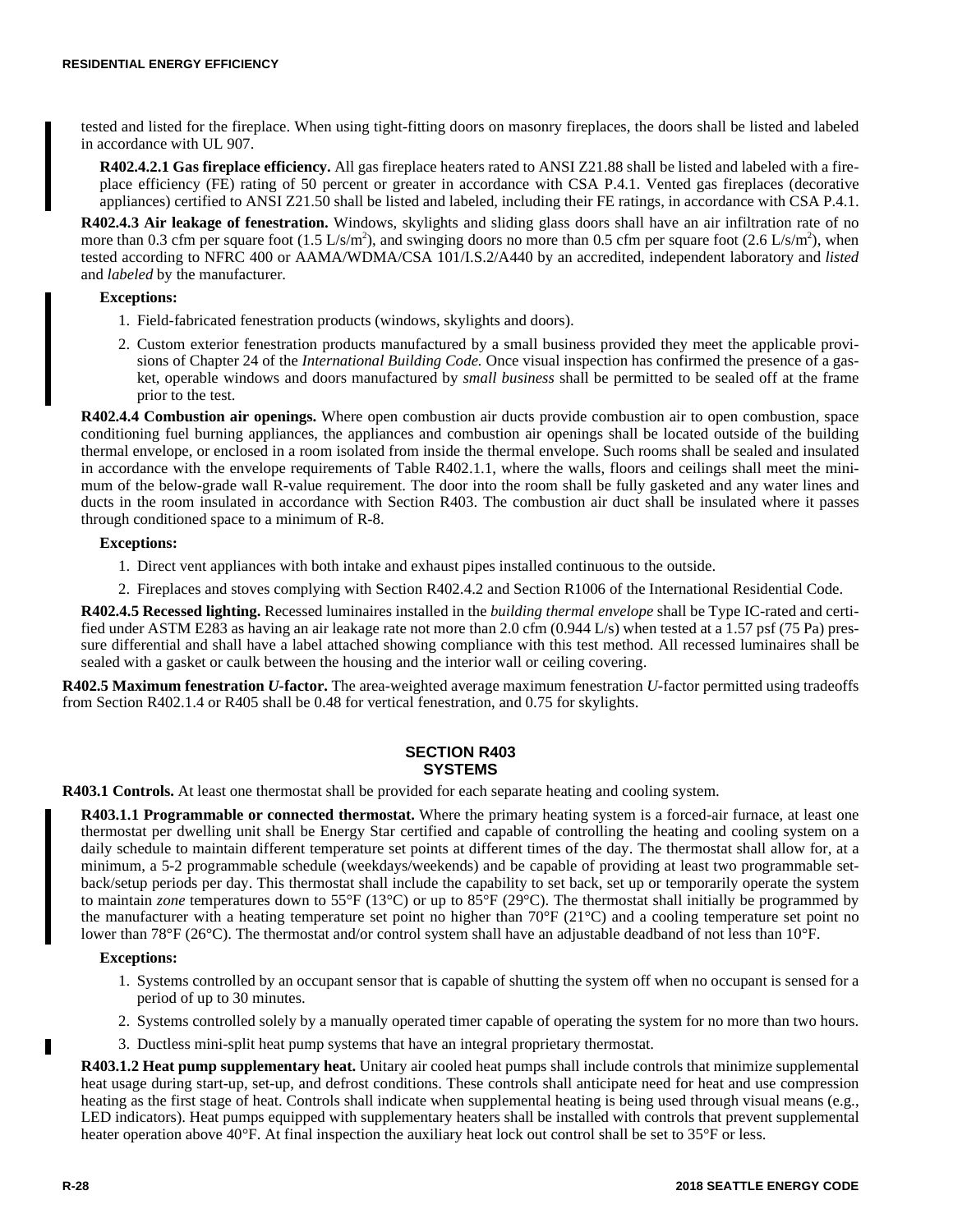**R403.1.3 Continuously burning pilot lights.** The natural gas systems and equipment listed below are not permitted to be equipped with continuously burning pilot lights.

- 1. Fan-type central furnaces.
- 2. Household cooking appliances.

**Exception:** Household cooking appliances without electrical supply voltage connections and in which each pilot light consumes less than 150 Btu/hr.

- 3. Pool heaters.
- 4. Spa heaters.
- 5. Fireplaces

**Exception:** Any fireplace with on-demand, intermittent or interrupted ignition (as defined in ANSI Z21.20) is not considered continuous.

**R403.2 Hot water boiler outdoor temperature setback.** Hot water boilers that supply heat to the building through one- or twopipe heating systems shall have an outdoor temperature setback control that lowers the boiler water temperature based on the outdoor temperature.

**R403.3 Ducts.** Ducts and air handlers shall be installed in accordance with Sections R403.3.1 through R403.3.7.

**R403.3.1 Insulation.** Ducts outside the building thermal envelope shall be insulated to a minimum of R-8. Ducts within a concrete slab or in the ground shall be insulated to R-10 with insulation designed to be used below grade.

**Exception:** Ducts or portions thereof located completely inside the *building thermal envelope.* Ducts located in crawl spaces do not qualify for this exception.

**R403.3.2 Sealing.** Ducts, air handlers, and filter boxes shall be sealed. Joints and seams shall comply with either the *International Mechanical Code* or *International Residential Code,* as applicable.

## **Exceptions:**

- 1. Air-impermeable spray foam products shall be permitted to be applied without additional joint seals.
- 2. For ducts having a static pressure classification of less than 2 inched of water column (500 Pa), additional closure systems shall not be required for continuously welded joints and seams, and locking-type joints and seams of other than the snap-lock and button-lock types.

**R403.3.2.1 Sealed air handler.** Air handlers shall have a manufacturer's designation for an air leakage of no more than 2 percent of the design air flow rate when tested in accordance with ASHRAE 193.

**R403.3.3 Duct testing.** Ducts shall be leak tested in accordance with WSU RS-33, using the maximum duct leakage rates specified.

## **Exceptions:**

- 1. The total leakage test or leakage to the outdoors is not required for ducts and air handlers located entirely within the building thermal envelope. For forced air ducts, a maximum of 10 linear feet of return ducts and 5 linear feet of supply ducts may be located outside the conditioned space. All metallic ducts located outside the conditioned space must have both transverse and longitudinal joints sealed with mastic. If flex ducts are used, they cannot contain splices. Flex duct connections must be made with nylon straps and installed using a plastic strapping tensioning tool. Ducts located in crawl spaces do not qualify for this exception.
- 2. A duct air leakage test shall not be required for ducts serving heat or energy recovery ventilators that are not integrated with ducts serving heating or cooling systems.

A written report of the results shall be signed by the party conducting the test and provided to the code official.

**R403.3.4 Duct leakage.** The total leakage of the ducts, where measured in accordance with Section R403.3.3, shall be as follows:

- 1. Rough-in test: Total leakage shall be less than or equal to 4 cfm (113.3 L/min) per 100 square feet (9.29 m<sup>2</sup>) of conditioned floor area when tested at a pressure differential of 0.1 inches w.g. (25 Pa) across the system, including the manufacturer's air handler enclosure. All registers shall be taped or otherwise sealed during the test. If the air handler is not installed at the time of the test, total leakage shall be less than or equal to 3 cfm (85 L/min) per 100 square feet (9.29 m<sup>2</sup>) of conditioned floor area.
- 2. Postconstruction test: Leakage to outdoors shall be less than or equal to 4 cfm (113.3 L/min) per 100 square feet (9.29 m<sup>2</sup>) of conditioned floor area or total leakage shall be less than or equal to 4 cfm (113.3 L/min) per 100 square feet  $(9.29 \text{ m}^2)$  of conditioned floor area when tested at a pressure differential of 0.1 inches w.g. (25 Pa) across the entire system, including the manufacturer's air handler enclosure. All register boots shall be taped or otherwise sealed during the test.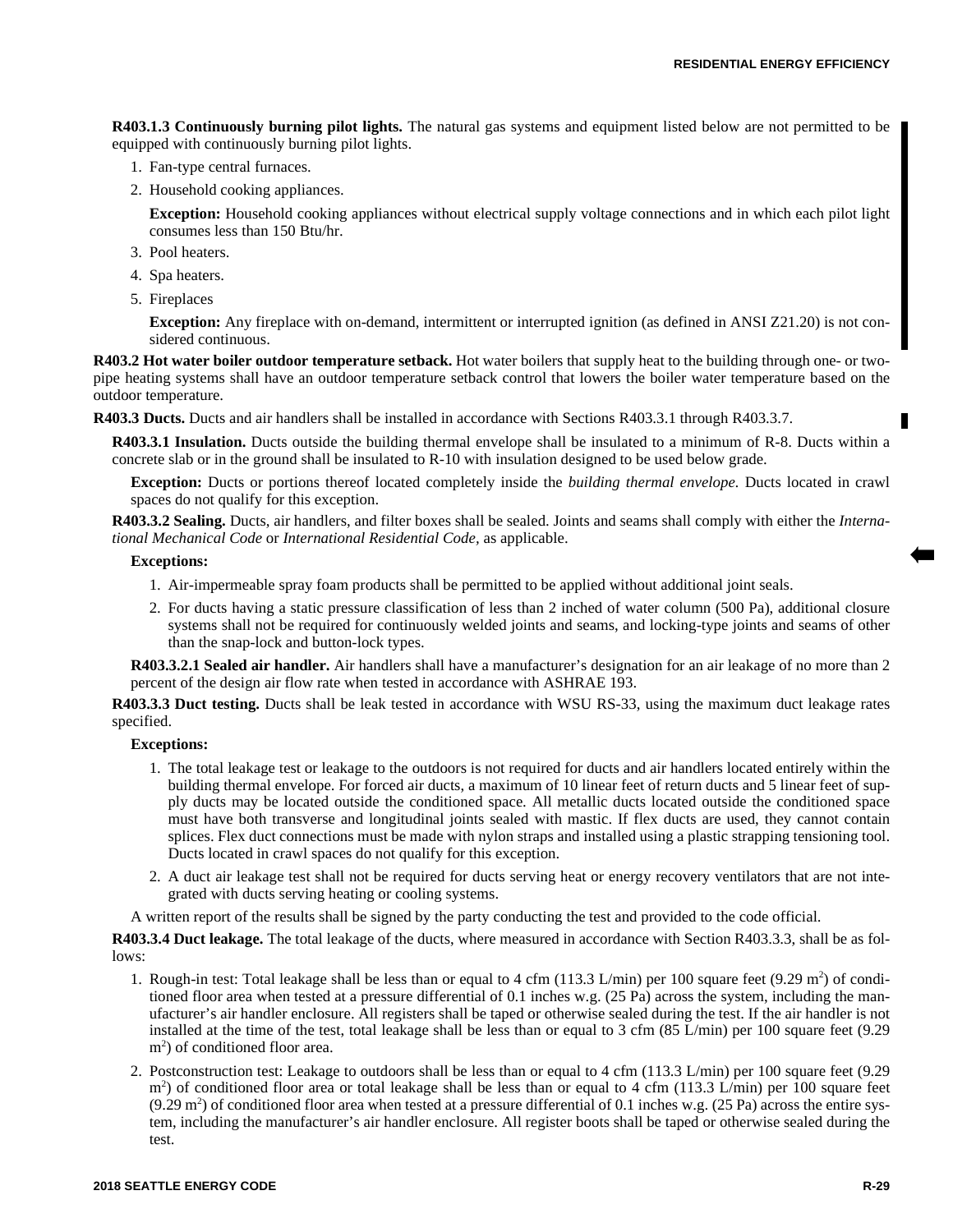**R403.3.5 Building cavities.** Building framing cavities shall not be used as ducts or plenums. Installation of ducts in exterior walls, floors or ceilings shall not displace required envelope insulation.

**R403.3.6 Ducts buried within ceiling insulation.** Where supply and return air ducts are partially or completely buried in ceiling insulation, such ducts shall comply with all of the following:

- 1. The supply and return ducts shall have an insulation *R*-value not less than R-8.
- 2. At all points along each duct, the sum of the ceiling insulation *R*-value against and above the top of the duct, and against and below the bottom of the duct, shall be not less than R-19, excluding the *R*-value of the duct insulation.

**Exception:** Sections of the supply duct that are less than 3 feet (914 mm) from the supply outlet shall not be required to comply with these requirements.

**R403.3.6.1 Effective** *R***-value of deeply buried ducts.** Where using a simulated energy performance analysis, sections of ducts that are: installed in accordance with Section R403.3.6; located directly on, or within 5.5 inches (140 mm) of the ceiling; surrounded with blown-in attic insulation having an *R*-value of R-30 or greater and located such that the top of the duct is not less than 3.5 inches (89 mm) below the top of the insulation, shall be considered as having an effective duct insulation *R*-value of R-25.

**R403.3.7 Ducts located in conditioned space.** For ducts to be considered as inside a conditioned space, such ducts shall comply with either of the following:

- 1. All duct systems shall be located completely within the continuous air barrier and within the building thermal envelope.
- 2. All heating, cooling and ventilation system components shall be installed inside the conditioned space including, but not limited to, forced air ducts, hydronic piping, hydronic floor heating loops, convectors and radiators. Combustion equipment shall be direct vent or sealed combustion.
- 3. For forced air ducts, a maximum of 10 linear feet of return ducts and 5 linear feet of supply ducts is permitted to be located outside the conditioned space, provided they are insulated to a minimum of R-8.
	- 3.1. Metallic ducts located outside the conditioned space must have both transverse and longitudinal joints sealed with mastic.
	- 3.2. If flex ducts are used, they cannot contain splices. Flex duct connections must be made with nylon straps and installed using a plastic strapping tensioning tool.

**R403.4 Mechanical system piping insulation.** Mechanical system piping capable of carrying fluids above 105°F (41°C) or below 55°F (13°C) shall be insulated to a minimum of R-6.

**Exception:** Up to 200 feet of hydronic system piping installed within the conditioned space may be insulated with a minimum of 1/2-inch insulation with a *k* value of 0.28.

**R403.4.1 Protection of piping insulation.** Piping insulation exposed to weather shall be protected from damage, including that caused by sunlight, moisture, equipment maintenance, and wind, and shall provide shielding from solar radiation that can cause degradation of the material. Adhesive tape shall not be permitted.

**R403.5 Service hot water systems.** Energy conservation measures for service hot water systems shall be in accordance with Sections R403.5.1 through R403.5.5. Service water-heating equipment shall meet the requirements of DOE 10 CFR Part 430 Uniform Energy Factor or the equipment shall meet the requirements of Section C404.2.

**R403.5.1 Heated water circulation and temperature maintenance system.** Heated water circulation systems shall be in accordance with Section R403.5.1.1. Heat trace temperature maintenance systems shall be in accordance with Section R403.5.1.2. Automatic controls, temperature sensors and pumps shall be *accessible.* Manual controls shall be *readily accessible.*

**R403.5.1.1 Circulation systems.** Heated water circulation systems shall be provided with a circulation pump. The system return pipe shall be a dedicated return pipe or a cold water supply pipe. Gravity and thermo-syphon circulation systems shall be prohibited. Controls for circulating hot water system pumps shall start the pump based on the identification of a demand for hot water within the occupancy. The controls shall automatically turn off the pump when the water in the circulation loop is at the desired temperature and when there is no demand for hot water.

**R403.5.1.2 Heat trace systems.** Electric heat trace systems shall comply with IEEE 515.1 or UL 515. Controls for such systems shall automatically adjust the energy input to the heat tracing to maintain the desired water temperature in the piping in accordance with the times when heated water is used in the occupancy.

**R403.5.2 Demand recirculation water systems.** *Demand recirculation water systems* shall have controls that comply with both of the following:

- 1. The controls shall start the pump upon receiving a signal from the action of a user of a fixture or appliance, sensing the presence of a user of a fixture or sensing the flow of hot or tempered water to a fixture fitting or appliance.
- 2. The controls shall limit the temperature of the water entering the cold water piping to not greater than 104ºF (40ºC).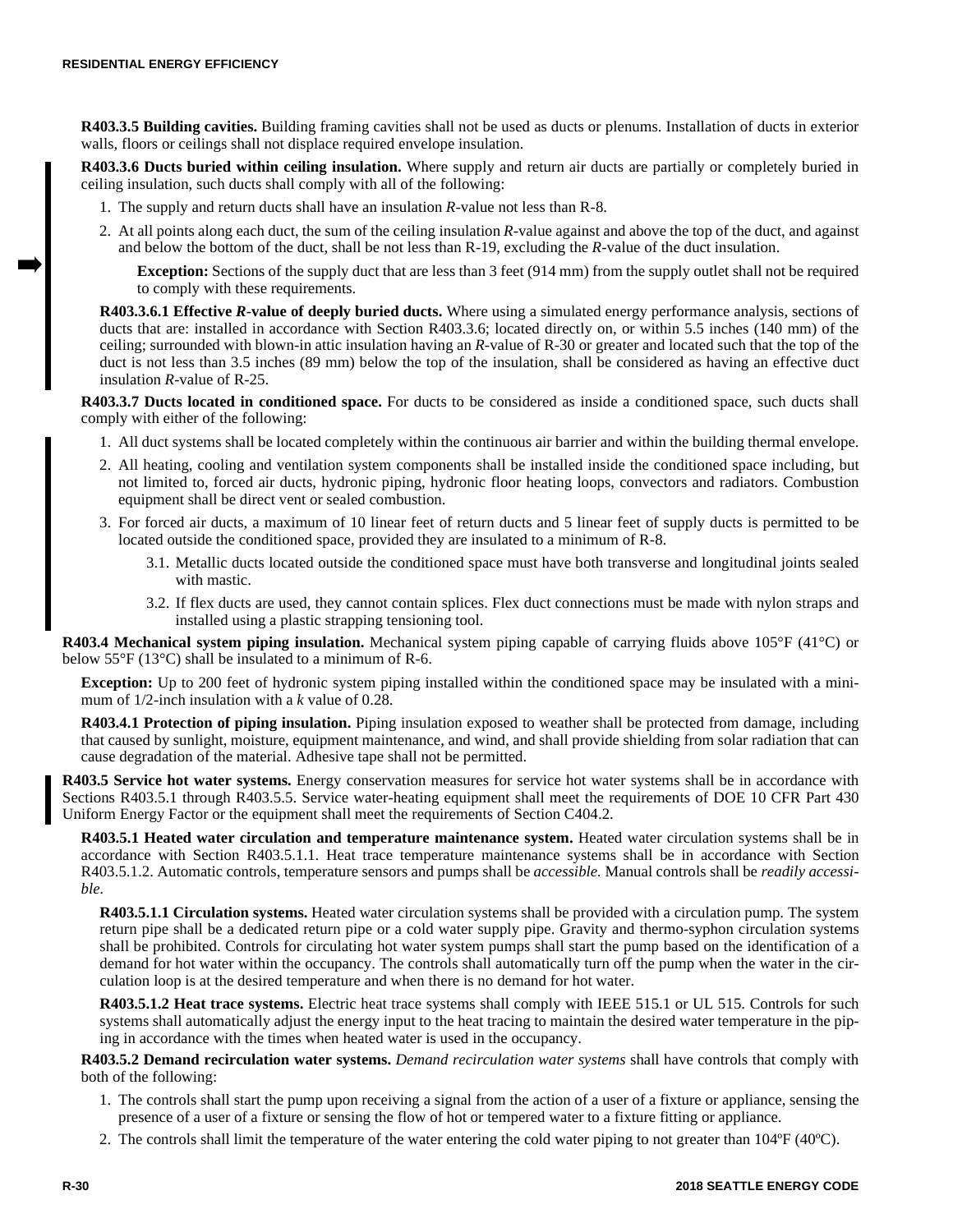**R403.5.3 Hot water pipe insulation.** Insulation for hot water pipe, both within and outside the conditioned space, shall have a minimum thermal resistance (*R-*value) of R-3.

**Exception:** Pipe insulation is permitted to be discontinuous where it passes through studs, joists or other structural members and where the insulated pipes pass other piping, conduit or vents, provided the insulation is installed tight to each obstruction.

**R403.5.4 Drain water heat recovery units.** Drain water heat recovery units shall comply with CSA 55.2 or IAPMO PS 92. Drain water heat recovery units shall be in accordance with CSA 55.1 or IAPMO IGC 346-2017.

**R403.5.5 Electric water heater insulation.** All electric water heaters in unconditioned spaces, or on concrete floors in conditioned spaces, shall be placed on an insulated surface with a minimum thermal resistance of R-10, and a minimum compressive strength of 40 psi or engineered to support the appliance.

**R403.6 Mechanical ventilation.** The building shall be provided with ventilation that meets the requirements of the *International Residential Code* or *International Mechanical Code,* as applicable, or with other approved means of ventilation. Outdoor air intakes and exhausts shall have automatic or gravity dampers that close when the ventilation system is not operating.

**R403.6.1 Whole-house mechanical ventilation system fan efficacy.** Mechanical ventilation system fans shall meet the efficacy requirements of Table R403.6.1.

**Exception:** Where an air handler that is integral to the tested and listed HVAC equipment is used to provide whole-house ventilation, the air handler shall be powered by an electronically commutated motor.

| <b>FAN LOCATION</b>      | AIR FLOW RATE MINIMUM<br>(CFM) | <b>MINIMUM EFFICACY</b><br>(CFM/WATT) | AIR FLOW RATE MAXIMUM<br>(CFM) |
|--------------------------|--------------------------------|---------------------------------------|--------------------------------|
| <b>HRV</b> or <b>ERV</b> | Any                            | $1.2 \text{ cfm/watt}$                | Any                            |
| Range hoods              | Any                            | 2.8 cfm/watt                          | Any                            |
| In-line fan              | Any                            | 2.8 cfm/watt                          | Any                            |
| Bathroom, utility room   | 10                             | 1.4 cfm/watt                          | < 90                           |
| Bathroom, utility room   | 90                             | 2.8 cfm/watt                          | Any                            |

**TABLE R403.6.1 MECHANICAL VENTILATION SYSTEM FAN EFFICACY** 

**R403.7 Equipment sizing and efficiency rating.** Heating and cooling equipment shall be sized in accordance with ACCA Manual S based on building loads calculated in accordance with ACCA Manual J or other *approved* heating and cooling calculation methodologies. The output capacity of heating and cooling equipment shall not be greater than that of the smallest available equipment size that exceeds the loads calculated, including allowable oversizing limits. Equipment shall meet the minimum federal efficiency standards as referenced in Tables C403.3.2(1), C403.3.2(2), C403.3.2(3), C403.3.2(4), C403.3.2(5), C403.3.2(6), C403.3.2(7), C403.3.2(8) and C403.3.2(9) and tested and rated in accordance with the applicable test procedure.

**R403.7.1 Electric resistance zone heated units.** All detached one- and two-family dwellings and multiple single-family dwellings (townhouses) up to three stories in height above grade plan using electric zonal heating as the primary heat source shall install an inverter-driven ductless mini-split heat pump in the largest zone in the dwelling. Building permit drawings shall specify the heating equipment type and location of the heating system.

**Exception:** Total installed heating capacity of 2 kW per dwelling or less.

**R403.8 Systems serving multiple dwelling units.** Systems serving multiple dwelling units shall comply with Sections C403 and C404 of the WSEC—Commercial Provisions in lieu of Section R403.

**R403.9 Snow melt system controls.** Snow and ice-melting systems, supplied through energy service to the building, shall include automatic controls capable of shutting off the system when the pavement temperature is above 50°F, and no precipitation is falling and an automatic or manual control that will allow shutoff when the outdoor temperature is above 40°F.

**R403.10 Pool and permanent spa energy consumption.** Pools and permanent spas shall comply with Sections R403.10.1 through R403.10.4.2.

**R403.10.1 Heaters.** The electric power to heaters shall be controlled by a *readily accessible* on-off switch that is an integral part of the heater mounted on the exterior of the heater, or external to and within 3 feet (914 mm) of the heater. Operation of such switch shall not change the settings of the heater thermostat. Such switches shall be in addition to a circuit breaker for the power to the heater.

**R403.10.2 Time switches.** Time switches or other control method that can automatically turn off and on according to a preset schedule shall be installed for heaters and pump motors. Heaters and pump motors that have built in time switches shall be deemed in compliance with this requirement.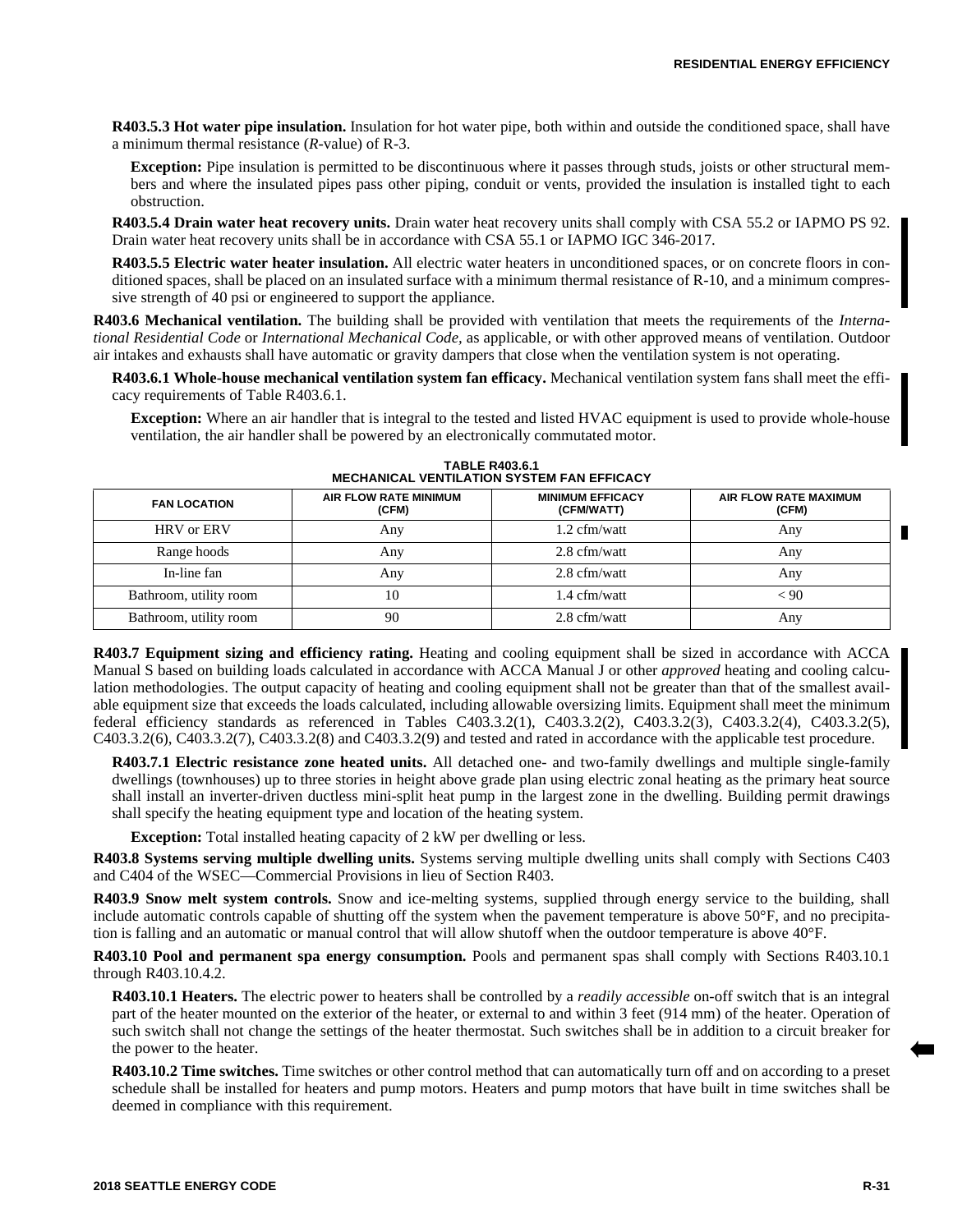# **Exceptions:**

1. Where public health standards require 24-hour pump operation.

2. Pumps that operate solar- and waste-heat-recovery pool heating systems.

**R403.10.3 Covers.** Outdoor heated pools and outdoor permanent spas shall be provided with a vapor-retardant cover or other *approved* vapor-retardant means.

**Exception:** Where more than 75 percent of the energy for heating, computed over an operating season of not less than three calendar months, is from a heat pump or on-site renewable energy system, covers or other vapor-retardant means shall not be required.

**R403.10.4 Residential pool pumps.** Pool pump motors may not be split-phase or capacitor start-induction run type.

# **R403.10.4.1 Two-speed capability.**

- 1. Pump motors: Pool pump motors with a capacity of 1 hp or more shall have the capability of operating at two or more speeds with low speed having a rotation rate that is no more than one-half of the motor's maximum rotation rate.
- 2. Pump controls: Pool pump motor controls shall have the capability of operating the pool pump with at least two speeds. The default circulation speed shall be the lowest speed, with a high speed override capability being for a temporary period not to exceed one normal cycle.

**R403.10.4.2 Pump operation.** Circulating water systems shall be controlled so that the circulation pump(s) can be conveniently turned off, automatically or manually, when the water system is not in operation.

**R403.11 Portable spas.** The energy consumption of electric-powered portable spas shall be controlled by the requirements of APSP-14.

**R403.12 Residential pools and permanent residential spas.** Residential swimming pools and permanent residential spas that are accessory to detached one- and two-family dwellings and townhouses three stories or less in height above grade plane and that are available only to the household and its guests shall be in accordance with APSP 15.

# **SECTION R404 ELECTRICAL POWER AND LIGHTING SYSTEMS**

**R404.1 Lighting equipment.** Not less than 90 percent of lamps in permanently installed lighting fixtures shall be high-efficacy lamps.

**R404.1.1 Lighting equipment.** Fuel gas lighting systems shall not have continuously burning pilot lights.

# **SECTION R405 SIMULATED PERFORMANCE ALTERNATIVE (PERFORMANCE)**

**R405.1 Scope.** This section establishes criteria for compliance using simulated energy performance analysis. Such analysis shall include heating, cooling, mechanical ventilation and service water heating energy only.

**R405.2 Mandatory requirements.** Compliance with this section requires compliance with those sections shown in Table R405.2. All supply and return ducts not completely inside the *building thermal envelope* shall be insulated to a minimum of R-8.

| <b>SECTION</b> | <b>TITLE</b>                  | <b>COMMENTS</b> |
|----------------|-------------------------------|-----------------|
|                | General                       |                 |
| R401.3         | Certificate                   |                 |
|                | Envelope                      |                 |
| R402.4         | Air leakage                   |                 |
| R402.5         | Maximum fenestration U-factor |                 |
|                | <b>Systems</b>                |                 |
| R403.1         | Controls                      |                 |
| R403.1.2       | Heat pump supplemental heat   |                 |
| R403.3.2       | Sealing                       |                 |
| R403.3.1       | Equipment and system sizing   |                 |
| R403.3.3       | Duct testing                  |                 |
| R403.3.4       | Duct leakage                  |                 |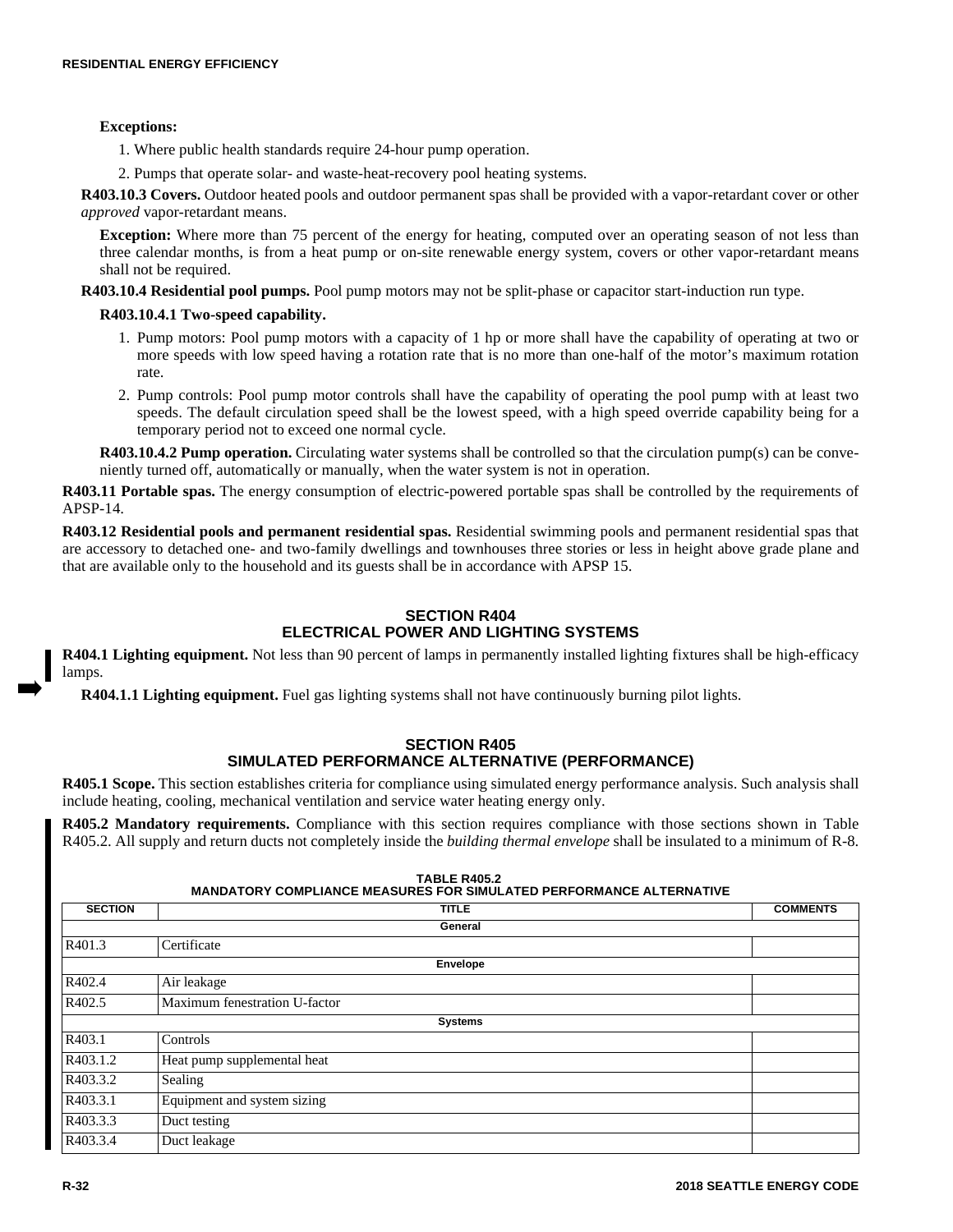| TABLE R405.2-continued                                                     |  |  |  |
|----------------------------------------------------------------------------|--|--|--|
| <b>MANDATORY COMPLIANCE MEASURES FOR SIMULATED PERFORMANCE ALTERNATIVE</b> |  |  |  |

| <b>SECTION</b>                       | <b>TITLE</b>                                                | <b>COMMENTS</b> |
|--------------------------------------|-------------------------------------------------------------|-----------------|
| R403.3.5                             | <b>Building cavities</b>                                    |                 |
| R403.4                               | Mechanical system piping insulation                         |                 |
| R403.5.1                             | Heated water circulation and temperature maintenance system |                 |
| R403.6                               | Mechanical ventilation                                      |                 |
| R403.7                               | Equipment sizing and efficiency rating                      |                 |
| R403.8                               | Systems serving multiple dwelling units                     |                 |
| R403.9                               | Snow melt system controls                                   |                 |
| R403.10                              | Pool and permanent spa energy consumption                   |                 |
| R403.11                              | Portable spas                                               |                 |
| <b>Electrical Power and Lighting</b> |                                                             |                 |
| R404.1                               | Lighting equipment                                          |                 |
| R404.1.1                             | Lighting equipment                                          |                 |
| <b>Other Requirements</b>            |                                                             |                 |
| R406                                 | Additional energy efficiency requirements                   |                 |

**R405.3 Performance-based compliance.** Compliance based on simulated energy performance requires that a proposed residence (*proposed design*) be shown to have an annual energy consumption based on carbon emissions of the fuels and energy use in the proposed building. Carbon emissions for both the standard reference design and the proposed design shall be calculated using Table R405.3. Energy use derived from simulation analysis shall be expressed in pounds of carbon per square foot of *conditioned floor area* as follows:

- 1. For structures less than 1,500 square feet of conditioned floor area, the annual carbon emissions shall be less than or equal to 73 percent of the annual carbon emissions of the *standard reference design.*
- 2. For structures 1,500 to 5,000 square feet of conditioned floor area, the annual carbon emissions shall be no more than 56 percent of the *standard reference design.*
- 3. For structures over 5,000 square feet of conditioned floor area, the annual carbon emissions shall be no more than 50 percent of the *standard reference design.*
- 4. For structures serving Group R-2 occupancies, the annual carbon emissions shall be less than or equal to 70 percent of the annual carbon emissions of the *standard reference design.*

| <b>TYPE</b>              | CO <sub>2</sub> e (Ib/unit) | <b>UNIT</b> |  |
|--------------------------|-----------------------------|-------------|--|
| Electricity              | 0.80                        | kWh         |  |
| Natural gas              | 11.7                        | Therm       |  |
| Oil                      | 19.2                        | Gallon      |  |
| Propane                  | 10.5                        | Gallon      |  |
| Other <sup>a</sup>       | 195.00                      | mmBtu       |  |
| On-site renewable energy | 0.00                        |             |  |

| <b>TABLE R405.3</b>             |
|---------------------------------|
| <b>CARBON EMISSIONS FACTORS</b> |

a. District energy systems may use alternative emission factors supported by calculations *approved* by the *code official.*

**R405.4 Documentation.** Documentation of the software used for the performance design and the parameters for the *building* shall be in accordance with Sections R405.4.1 through R405.4.3.

**R405.4.1 Compliance software tools.** Documentation verifying that the methods and accuracy of the compliance software tools conform to the provisions of this section shall be provided to the *code official.*

**R405.4.2 Compliance report.** Compliance software tools shall generate a report that documents that the *proposed design* complies with Section R405.3. A compliance report on the *proposed design* shall be submitted with the application for the building permit. Upon completion of the building, a compliance report based on the as-built condition of the building shall be submitted to the code official before a certificate of occupancy is issued. Batch sampling of buildings to determine energy code compliance for all buildings in the batch shall be prohibited.

Compliance reports shall include information in accordance with Sections R405.4.2.1 and R405.4.2.2. Where the *proposed design* of a building could be built on different sites where the cardinal orientation of the building on each site is differ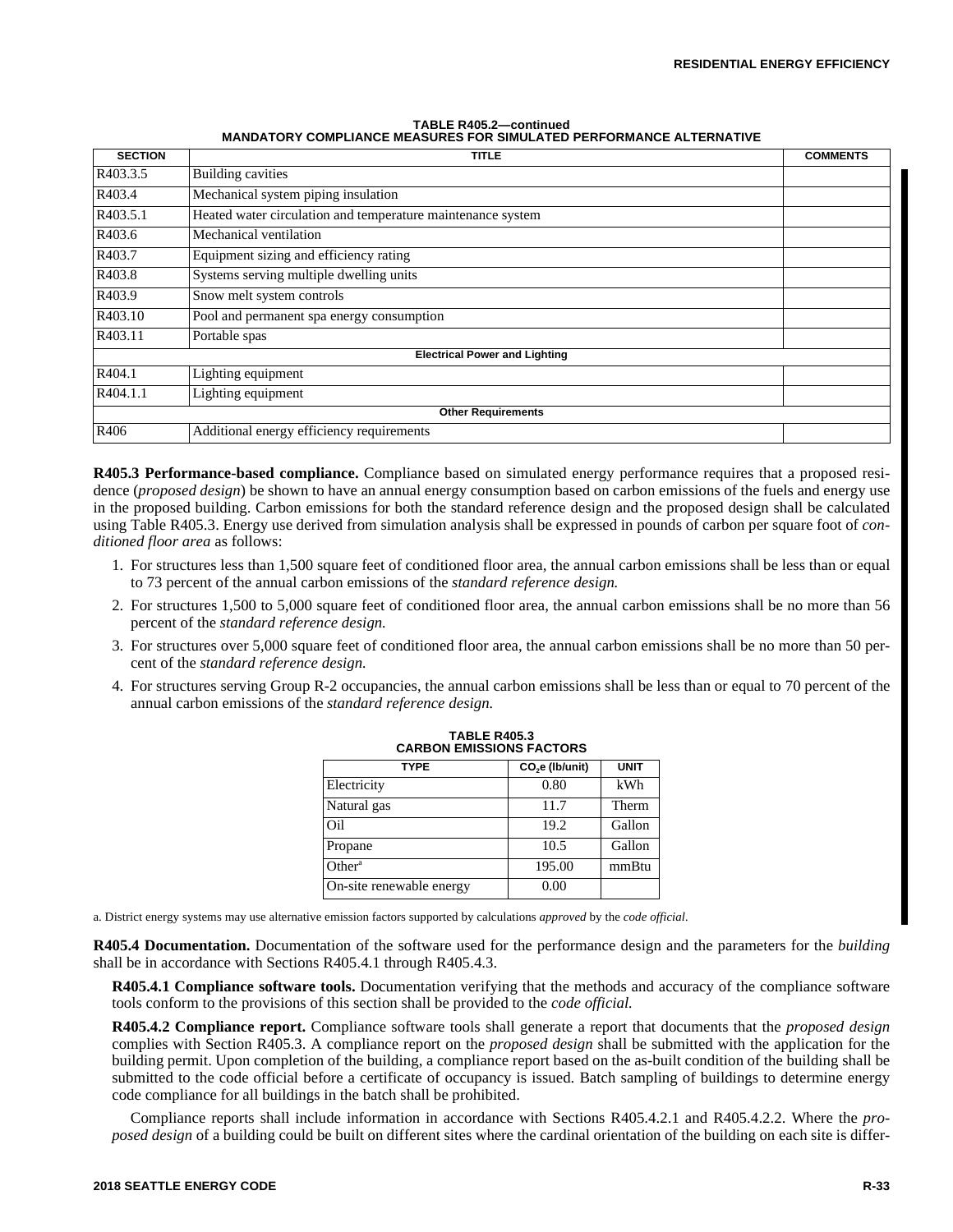ent, compliance of the *proposed design* for the purposes of the application for the building permit shall be based upon the worst-case orientation, worst-case configuration, worst-case building air leakage and worst-case duct leakage. Such worstcase parameters shall be used as inputs to the compliance software for energy analysis.

**R405.4.2.1 Compliance report for permit application.** A compliance report submitted with the application for building permit shall include all of the following:

- 1. Building street address, or other building site identification.
- 2. A statement indicating that the *proposed design* complies with Section R405.3.
- 3. An inspection checklist documenting the building component characteristics of the *proposed design* as indicated in Table R405.5.2(1). The inspection checklist shall show results for both the *standard reference design* and the *proposed design* with all user inputs to the compliance software to generate the results.
- 4. A site-specific energy analysis report that is in compliance with Section R405.3.
- 5. Name of the individual performing the analysis and generating the report.
- 6. Name and version of the compliance software tool.

**R405.4.2.2 Compliance report for certificate of occupancy.** A compliance report submitted for obtaining the certificate of occupancy shall include all of the following:

- 1. Building street address, or other building site identification.
- 2. A statement indicating that the as-built building complies with Section R405.3.
- 3. A certificate indicating that the building passes the performance matrix for code compliance and the energy saving features of the buildings.
- 4. A site-specific energy analysis report that is in compliance with Section R405.3.
- 5. Name of the individual performing the analysis and generating the report.
- 6. Name and version of the compliance software tool.

**R405.4.3 Additional documentation.** The *code official* shall be permitted to require the following documents:

- 1. Documentation of the building component characteristics of the *standard reference design.*
- 2. A certification signed by the builder providing the building component characteristics of the *proposed design* as given in Table R405.5.2(1).
- 3. Documentation of the actual values used in the software calculations for the *proposed design.*

**R405.5 Calculation procedure.** Calculations of the performance design shall be in accordance with Sections R405.5.1 and R405.5.2.

**R405.5.1 General.** Except as specified by this section, the *standard reference design* and *proposed design* shall be configured and analyzed using identical methods and techniques.

**R405.5.2 Residence specifications.** The *standard reference design* and *proposed design* shall be configured and analyzed as specified by Table R405.5.2(1). Table R405.5.2(1) shall include by reference all notes contained in Table R402.1.1.

| <b>BUILDING COMPONENT</b> | טו בטוו וסאכט וסאר דעוואן בטוויינים ובו שווארו טווייני וויט דער וויט וייני וויס דיט<br><b>STANDARD REFERENCE DESIGN</b> | <b>PROPOSED DESIGN</b> |
|---------------------------|-------------------------------------------------------------------------------------------------------------------------|------------------------|
| Above-grade walls         | Type: Mass wall if proposed wall is mass; otherwise wood frame.                                                         | As proposed            |
|                           | Gross area: Same as proposed                                                                                            | As proposed            |
|                           | U-factor: From Table $R402.1.3$                                                                                         | As proposed            |
|                           | Solar absorptance $= 0.75$                                                                                              | As proposed            |
|                           | Remittance = $0.90$                                                                                                     | As proposed            |
| Below-grade walls         | Type: Same as proposed                                                                                                  | As proposed            |
|                           | Gross area: same as proposed                                                                                            | As proposed            |
|                           | $U$ -factor: From Table R402.1.3, with insulation layer on interior side of walls. As proposed                          |                        |
| Above-grade floors        | Type: Wood frame                                                                                                        | As proposed            |
|                           | Gross area: Same as proposed                                                                                            | As proposed            |
|                           | $U$ -factor: From Table R402.1.3                                                                                        | As proposed            |

**TABLE R405.5.2(1) SPECIFICATIONS FOR THE STANDARD REFERENCE AND PROPOSED DESIGNS**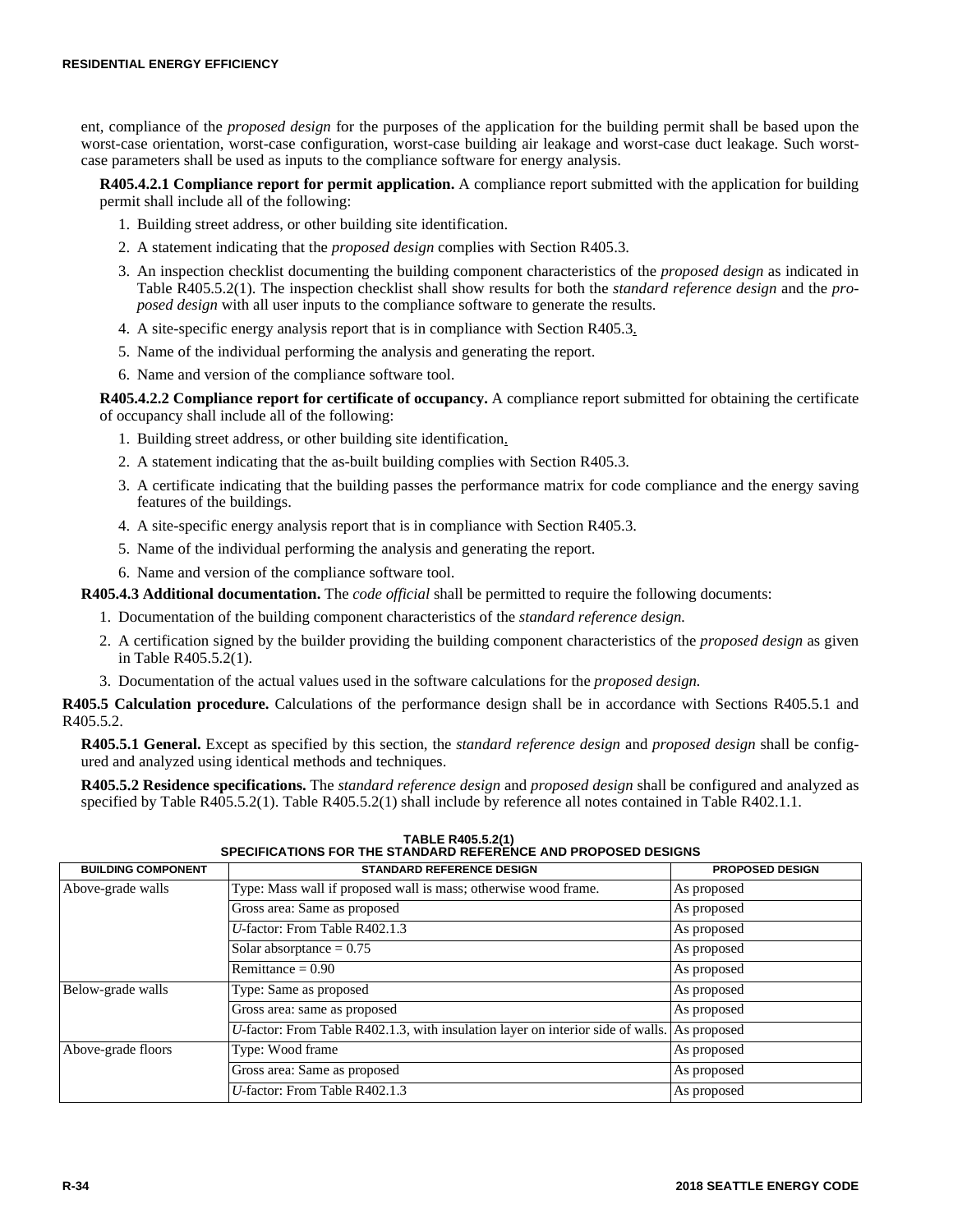| <b>BUILDING COMPONENT</b>      | <b>STANDARD REFERENCE DESIGN</b>                                                                                                                                                                                                                                                                                                                           | <b>PROPOSED DESIGN</b>                                                                                                                                                                             |
|--------------------------------|------------------------------------------------------------------------------------------------------------------------------------------------------------------------------------------------------------------------------------------------------------------------------------------------------------------------------------------------------------|----------------------------------------------------------------------------------------------------------------------------------------------------------------------------------------------------|
| Ceilings                       | Type: Wood frame                                                                                                                                                                                                                                                                                                                                           | As proposed                                                                                                                                                                                        |
|                                | Gross area: Same as proposed                                                                                                                                                                                                                                                                                                                               | As proposed                                                                                                                                                                                        |
|                                | U-factor: From Table R402.1.3                                                                                                                                                                                                                                                                                                                              | As proposed                                                                                                                                                                                        |
| Roofs                          | Type: Composition shingle on wood sheathing                                                                                                                                                                                                                                                                                                                | As proposed                                                                                                                                                                                        |
|                                | Gross area: Same as proposed                                                                                                                                                                                                                                                                                                                               | As proposed                                                                                                                                                                                        |
|                                | Solar absorptance = $0.75$                                                                                                                                                                                                                                                                                                                                 | As proposed                                                                                                                                                                                        |
|                                | Emittance = $0.90$                                                                                                                                                                                                                                                                                                                                         | As proposed                                                                                                                                                                                        |
| Attics                         | Type: Vented with aperture = $1 \text{ ft}^2$ per 300 ft <sup>2</sup> ceiling area.                                                                                                                                                                                                                                                                        | As proposed                                                                                                                                                                                        |
| Foundations                    | Type: Same as proposed foundation wall area above and below-grade                                                                                                                                                                                                                                                                                          | As proposed                                                                                                                                                                                        |
|                                | Soil characteristics: Same as proposed.                                                                                                                                                                                                                                                                                                                    | As proposed                                                                                                                                                                                        |
| <b>Opaque Doors</b>            | Area: $40 \text{ ft}^2$                                                                                                                                                                                                                                                                                                                                    | As proposed                                                                                                                                                                                        |
|                                | <b>Orientation: North</b>                                                                                                                                                                                                                                                                                                                                  | As proposed                                                                                                                                                                                        |
|                                | U-factor: Same as fenestration from Table R402.1.3.                                                                                                                                                                                                                                                                                                        | As proposed                                                                                                                                                                                        |
| Vertical fenestration other    | Total area <sup>h</sup> =                                                                                                                                                                                                                                                                                                                                  | As proposed                                                                                                                                                                                        |
| than opaque doors <sup>a</sup> | (a) The proposed glazing area; where proposed glazing area is less than 15%<br>of the conditioned floor area.                                                                                                                                                                                                                                              |                                                                                                                                                                                                    |
|                                | (b) 15% of the conditioned floor area; where the proposed glazing area is<br>15% or more of the conditioned floor area.                                                                                                                                                                                                                                    |                                                                                                                                                                                                    |
|                                | Orientation: equally distributed to four cardinal compass orientations<br>(N, E, S & W).                                                                                                                                                                                                                                                                   | As proposed                                                                                                                                                                                        |
|                                | U-factor: From Table R402.1.3                                                                                                                                                                                                                                                                                                                              | As proposed                                                                                                                                                                                        |
|                                | SHGC: From Table R402.1.1 except that for climates with no requirement<br>(NR) SHGC = $0.40$ shall be used.                                                                                                                                                                                                                                                | As proposed                                                                                                                                                                                        |
|                                | Interior shade fraction: $0.92 - (0.21 \times SHGC)$ for the standard reference<br>design)                                                                                                                                                                                                                                                                 | 0.92 - $(0.21 \times SHGC)$ as<br>proposed)                                                                                                                                                        |
|                                | External shading: None                                                                                                                                                                                                                                                                                                                                     | As proposed                                                                                                                                                                                        |
| Skylights                      | None                                                                                                                                                                                                                                                                                                                                                       | As proposed                                                                                                                                                                                        |
| Air exchange rate              | Air leakage rate of 5 air changes per hour at a pressure of 0.2 inches w.g.<br>$(50 Pa)$ .                                                                                                                                                                                                                                                                 | As proposed <sup>a</sup> .                                                                                                                                                                         |
|                                | The mechanical ventilation rate shall be in addition to the air leakage rate<br>and the same as in the proposed design, but not greater than<br>$0.01 \times CFA + 7.5 \times (N_{br} + 1)$<br>where:<br>$CFA$ = conditioned floor area<br>$N_{br}$ = number of bedrooms<br>Energy recovery shall not be assumed for mechanical ventilation.               | The mechanical ventilation rate <sup>b</sup><br>shall be in addition to the air<br>leakage rate and shall be as<br>proposed.                                                                       |
| Mechanical ventilation         | None, except where mechanical ventilation is specified by the proposed                                                                                                                                                                                                                                                                                     | As proposed                                                                                                                                                                                        |
|                                | design, in which case:<br>Annual vent fan energy use:<br>kWh/yr = $(1e_f) \times (0.0876 \times CFA + 65.7 \times (N_{br} + 1))$<br>where:<br>$e_f$ = the minimum exhaust fan efficacy from Table R403.6.1 corresponding<br>to a flow rate of $0.01 \times CFA + 7.5 \times (N_{hr}+1)$<br>$CFA$ = conditioned floor area<br>$N_{br}$ = number of bedrooms |                                                                                                                                                                                                    |
| Internal gains                 | IGain = $17,900 + 23.8 \times \text{CFA} + 4104 \times \text{Nbr}$ (Btu/day per dwelling unit)                                                                                                                                                                                                                                                             | Same as standard reference<br>design                                                                                                                                                               |
| Internal mass                  | An internal mass for furniture and contents of 8 pounds per square foot of<br>floor area.                                                                                                                                                                                                                                                                  | Same as standard reference<br>design, plus any additional<br>mass specifically designed as<br>a thermal storage element <sup>c</sup><br>but not integral to the<br>building envelope or structure. |

| TABLE R405.5.2(1)-continued                                    |
|----------------------------------------------------------------|
| SPECIFICATIONS FOR THE STANDARD REFERENCE AND PROPOSED DESIGNS |

 $\Rightarrow$ 

I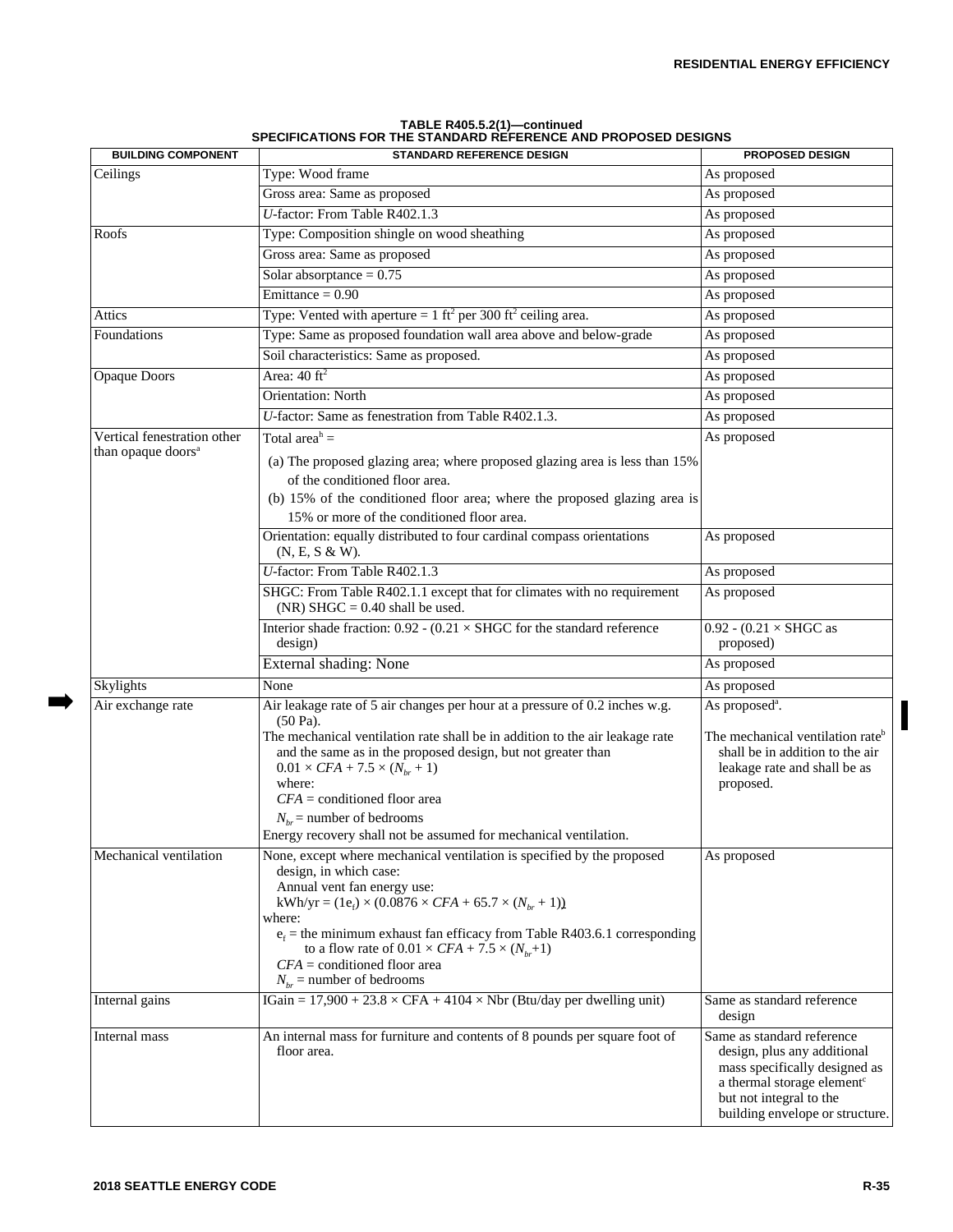| <b>BUILDING COMPONENT</b>            | <b>STANDARD REFERENCE DESIGN</b>                                                                                                                                                                                                                                                                                                                                                                                             | <b>PROPOSED DESIGN</b>                                           |
|--------------------------------------|------------------------------------------------------------------------------------------------------------------------------------------------------------------------------------------------------------------------------------------------------------------------------------------------------------------------------------------------------------------------------------------------------------------------------|------------------------------------------------------------------|
| Structural mass                      | For masonry floor slabs, 80% of floor area covered by R-2 carpet and pad,<br>and 20% of floor directly exposed to room air.                                                                                                                                                                                                                                                                                                  | As proposed                                                      |
|                                      | For masonry basement walls, as proposed, but with insulation required by<br>Table R402.1.3 located on the interior side of the walls.                                                                                                                                                                                                                                                                                        | As proposed                                                      |
|                                      | For other walls, for ceilings, floors, and interior walls, wood frame<br>construction.                                                                                                                                                                                                                                                                                                                                       | As proposed                                                      |
| Heating systems <sup>d, e</sup>      | Where the proposed design utilizes electric heating without a heat pump the<br>standard reference design shall be an air source heat pump meeting the<br>requirements of Section C403 of the WSEC—Commercial Provisions.<br>For all other systems, the same system type as proposed, and the same<br>system efficiency required by prevailing minimum federal standard.<br>Capacity: Sized in accordance with Section R403.6 | As proposed                                                      |
| Cooling systems $\overline{s^{d,f}}$ | Same system type as proposed. Same system efficiency as required by<br>prevailing minimum federal standard.<br>Capacity: Sized in accordance with Section R403.6.                                                                                                                                                                                                                                                            | As proposed                                                      |
| Service water heating $d, e, f, g$   | Same system type as proposed. Same system efficiency as required by<br>prevailing minimum federal standard.<br>Use: Same as proposed design                                                                                                                                                                                                                                                                                  | As proposed<br>$\text{gal/day} = 30 + (10 \times N_{\text{br}})$ |
|                                      | Thermal distribution systems Duct insulation: From Section R403.3.3<br>A thermal distribution system efficiency (DSE) of 0.93 shall be applied to<br>both the heating and cooling system efficiencies for all systems.<br><b>Exception:</b> For non-ducted heating and cooling systems that do not have a<br>fan, the standard reference design distribution system efficiency (DSE)<br>shall be 1.                          | As specified in Table<br>R405.5.2(2)                             |
| Thermostat                           | Type: Manual, cooling temperature setpoint = $75^{\circ}F$ ;<br>Heating temperature setpoint = $72^{\circ}F$                                                                                                                                                                                                                                                                                                                 | Same as standard reference                                       |

## **TABLE R405.5.2(1)—continued SPECIFICATIONS FOR THE STANDARD REFERENCE AND PROPOSED DESIGNS**

For SI: 1 square foot =  $0.93 \text{ m}^2$ , 1 British thermal unit =  $1055 \text{ J}$ , 1 pound per square foot =  $4.88 \text{ kg/m}^2$ , 1 gallon (US) =  $3.785 \text{ L}$ ,  $^{\circ}C = (^{\circ}F - 3)/1.8$ , 1 degree = 0.79 rad.

a. Where required by the *code official,* testing shall be conducted by an *approved* party. Hourly calculations as specified in the ASHRAE *Handbook of Fundamentals,* or the equivalent, shall be used to determine the energy loads resulting from infiltration.

b. The combined air exchange rate for infiltration and mechanical ventilation shall be determined in accordance with Equation 43 of 2001 ASHRAE *Handbook of Fundamentals,* page 26.24 and the "Whole-house Ventilation" provisions of 2001 ASHRAE *Handbook of Fundamentals,* page 26.19 for intermittent mechanical ventilation.

c. Thermal storage element shall mean a component not part of the floors, walls or ceilings that is part of a passive solar system, and that provides thermal storage such as enclosed water columns, rock beds, or phase-change containers. A thermal storage element must be in the same room as fenestration that faces within 15 degrees (0.26 rad) of true south, or must be connected to such a room with pipes or ducts that allow the element to be actively charged.

d. For a proposed design with multiple heating, cooling or water heating systems using different fuel types, the applicable standard reference design system capacities and fuel types shall be weighted in accordance with their respective loads as calculated by accepted engineering practice for each equipment and fuel type present.

e. For a proposed design without a proposed heating system, a heating system with the prevailing federal minimum efficiency shall be assumed for both the standard reference design and proposed design.

f. For a proposed design home without a proposed cooling system, an electric air conditioner with the prevailing federal minimum efficiency shall be assumed for both the standard reference design and the proposed design.

g. For a proposed design with a nonstorage-type water heater, a 40-gallon storage-type water heater with the prevailing federal minimum energy factor for the same fuel as the predominant heating fuel type shall be assumed. For the case of a proposed design without a proposed water heater, a 40-gallon storage-type water heater with the prevailing federal minimum efficiency for the same fuel as the predominant heating fuel type shall be assumed for both the proposed design and standard reference design.

h. For residences with conditioned basements, R-2 and R-4 residences and townhouses, the following formula shall be used to determine fenestration area:  $AF = A_s \times FA \times F$ 

Where:

*AF* = Total fenestration area.

 $A_s$  = Standard reference design total fenestration area.

*FA* = (Above-grade thermal boundary gross wall area)/(above-grade boundary wall area + 0.5 x below-grade boundary wall area).

 $F = (Above-grade thermal boundary wall area)/(above-grade thermal boundary would are at  $+$  common wall area)  $\sigma$  0.56, whichever is greater.$ 

and where:

Thermal boundary wall is any wall that separates conditioned space from unconditioned space or ambient conditions.

Above-grade thermal boundary wall is any thermal boundary wall component not in contact with soil.

Below-grade boundary wall is any thermal boundary wall in soil contact.

Common wall area is the area of walls shared with an adjoining dwelling unit.

*L* and *CFA* are in the same units.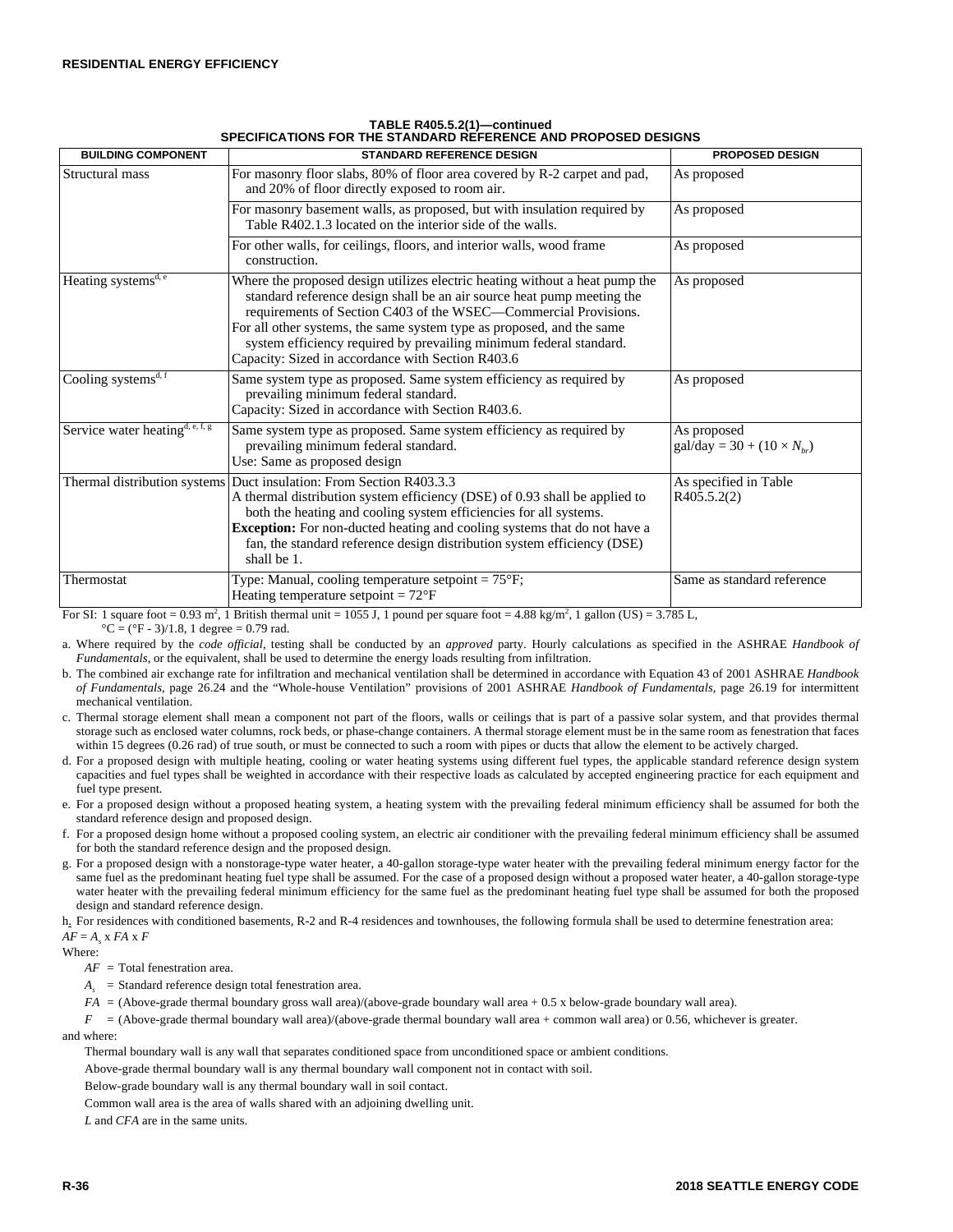| DEFAULT DISTRIBUTION SYSTEM EFFICIENCIES FOR PROPOSED DESIGNS"          |                                       |  |  |
|-------------------------------------------------------------------------|---------------------------------------|--|--|
| <b>DISTRIBUTION SYSTEM CONFIGURATION AND CONDITION</b>                  | <b>DISTRIBUTION SYSTEM EFFICIENCY</b> |  |  |
| Distribution system components located in unconditioned space           | 0.88                                  |  |  |
| Distribution systems entirely located in conditioned space <sup>b</sup> | 0.93                                  |  |  |
| Zonal systems <sup>c</sup>                                              | 1.00                                  |  |  |

#### **TABLE R405.5.2(2) DEFAULT DISTRIBUTION SYSTEM EFFICIENCIES FOR PROPOSED DESIGNS<sup>a</sup>**

For SI: 1 cubic foot per minute  $= 0.47$  L/s, 1 square foot  $= 0.093$  m<sup>2</sup>, 1 pound per square inch  $= 6895$  Pa, 1 inch water gauge  $= 1250$  Pa.

a. Values given by this table are for distribution systems, which must still meet all prescriptive requirements for duct and pipe system insulation and leakage.

b. Entire system in conditioned space shall mean that no component of the distribution system, including the air-handler unit, is located outside of the conditioned space. All components must be located on the interior side of the thermal envelope (inside the insulation) and also inside of the air barrier. Refrigerant compressors and piping are allowed to be located outside.

c. Zonal systems are systems where the heat source is located within each room. Systems shall be allowed to have forced airflow across a coil but shall not have any ducted airflow external to the manufacturer's air-handler enclosure. Hydronic systems do not qualify.

**R405.6 Calculation software tools.** Calculation software, where used, shall be in accordance with Sections R405.6.1 through R405.6.3.

**R405.6.1 Minimum capabilities.** Calculation procedures used to comply with this section shall be software tools capable of calculating the annual energy consumption of all building elements that differ between the *standard reference design* and the *proposed design* and shall include the following capabilities:

- 1. Calculation of whole-building (as a single zone) sizing for the heating and cooling equipment in the *standard reference design* residence in accordance with Section R403.6.
- 2. Calculations that account for the effects of indoor and outdoor temperatures and part-load ratios on the performance of heating, ventilating and air-conditioning equipment based on climate and equipment sizing.
- 3. Printed *code official* inspection checklist listing each of the *proposed design* component characteristics from Table R405.5.2(1) determined by the analysis to provide compliance, along with their respective performance ratings (e.g., *R*value, *U-*factor, SHGC, HSPF, AFUE, SEER, EF, etc.).

**R405.6.2 Specific approval.** Performance analysis tools meeting the applicable sections of Section R405 shall be permitted to be *approved.* Tools are permitted to be *approved* based on meeting a specified threshold for a jurisdiction. The *code official* shall be permitted to approve tools for a specified application or limited scope.

**R405.6.3 Input values.** When calculations require input values not specified by Sections R402, R403, R404 and R405, those input values shall be taken from an *approved* source.

# **SECTION R406 ADDITIONAL ENERGY EFFICIENCY REQUIREMENTS**

**R406.1 Scope.** This section establishes additional energy efficiency requirements for all new construction covered by this code, including additions subject to Section R502 and change of occupancy or use subject to Section R505 unless specifically exempted in Section R406. Credit from both Sections R406.2 and R406.3 are required.

**R406.2 Carbon emission equalization.** This section establishes a base equalization between fuels used to define the equivalent carbon emissions of the options specified. The permit shall define the base fuel selection to be used and the points specified in Table R406.2 shall be used to modify the requirements in Section R406.3. The sum of credits from Tables R406.2 and R406.3 shall meet the requirements of Section R406.3.

**R406.3 Additional energy efficiency requirements.** Each dwelling unit in a residential building shall comply with sufficient options from Table R406.2 so as to achieve the following minimum number of credits:

1. Small Dwelling Unit: 3.0 credits

Dwelling units less than 1500 square feet in conditioned floor area with less than 300 square feet of fenestration area. Additions to existing building greater than 500 square feet of heated floor area but less than 1500 square feet.

- 2. Medium Dwelling Unit: 6.0 credits
	- All dwelling units that are not included in #1, #3 or #4.
- 3. Large Dwelling Unit: 7.0 credits

Dwelling units exceeding 5000 square feet of conditioned floor area.

- 4. Dwelling units serving R-2 occupancies: 4.5 credits
- 5. Additions less than or equal to 500 square feet: 1.5 credits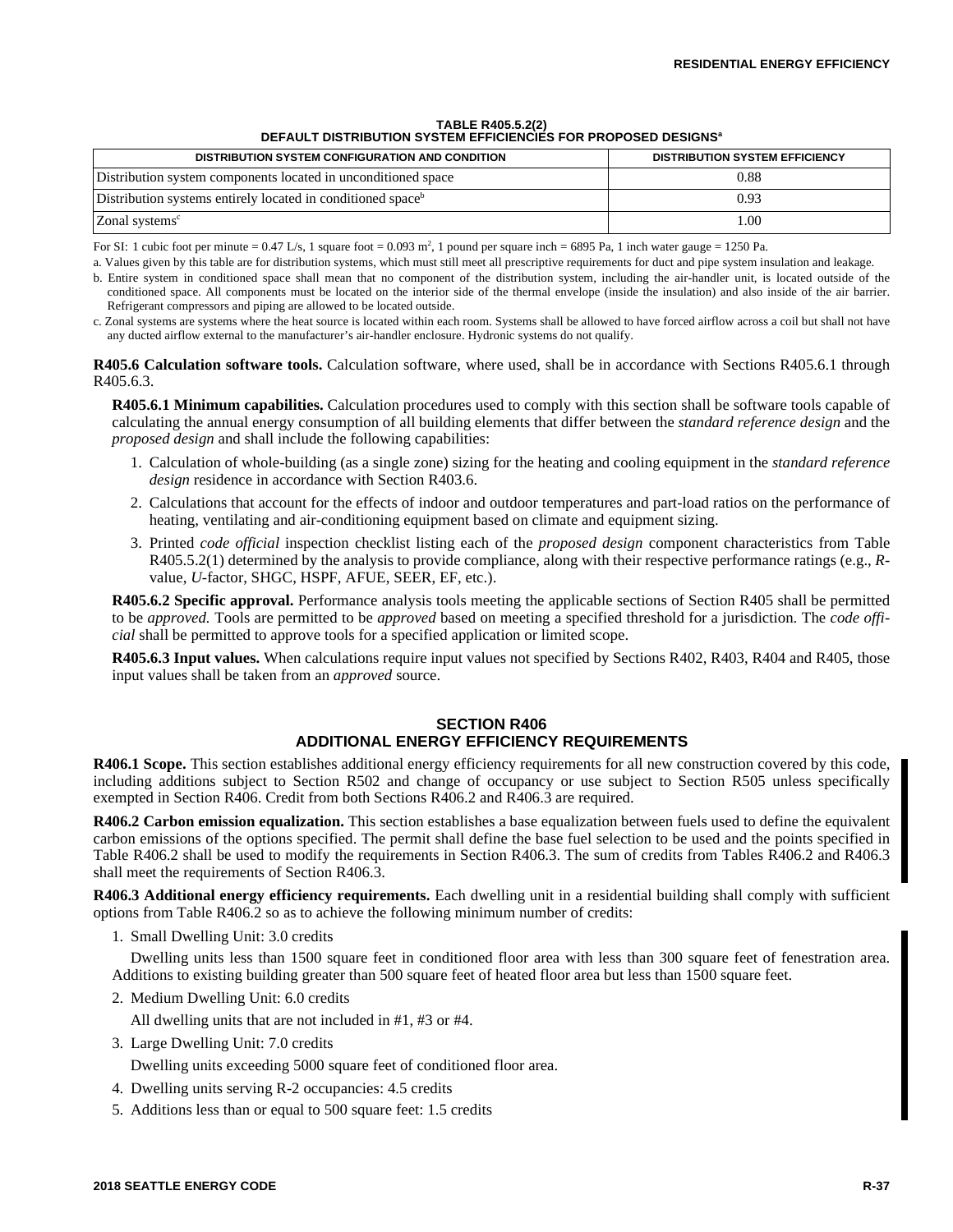The drawings included with the building permit application shall identify which options have been selected and the point value of each option, regardless of whether separate mechanical, plumbing, electrical, or other permits are utilized for the project.

| <b>SYSTEM</b> | <b>DESCRIPTION OF PRIMARY HEATING SOURCE</b>                                                                                                                                                                                                                                                 | <b>CREDITS</b>   |                  |  |  |
|---------------|----------------------------------------------------------------------------------------------------------------------------------------------------------------------------------------------------------------------------------------------------------------------------------------------|------------------|------------------|--|--|
| <b>TYPE</b>   |                                                                                                                                                                                                                                                                                              | <b>ALL OTHER</b> | <b>GROUP R-2</b> |  |  |
|               | Combustion heating equipment meeting minimum federal efficiency standards<br>for the equipment listed in Table $C403.3.2(4)$ or $C403.3.2(5)$                                                                                                                                                | 0                | O                |  |  |
| 2             | For an initial heating system using a heat pump that meets federal standards for<br>the equipment listed in Table C403.3.2(1)C or C403.3.2(2)<br>or<br>Air to water heat pump units that are configured to provide both heating and<br>cooling and are rated in accordance with AHRI 550/590 | 1.0              | 1.0              |  |  |
|               | For heating system based on electric resistance only (either forced air or Zonal)                                                                                                                                                                                                            | $-1.0$           | $-1.0$           |  |  |
| 4             | For heating system based on electric resistance with a ductless mini-split heat<br>pump system in accordance with Section R403.7.1 including the exception                                                                                                                                   | 0.5              | N/A              |  |  |
|               | All other heating systems                                                                                                                                                                                                                                                                    | - 1              | $-0.5$           |  |  |

#### **TABLE R406.2 FUEL NORMALIZATION CREDITS**

#### **TABLE R406.3 ENERGY CREDITS**

| <b>OPTION</b> | <b>DESCRIPTION</b>                                                                                                                                                           | <b>CREDIT(S)</b> |           |  |
|---------------|------------------------------------------------------------------------------------------------------------------------------------------------------------------------------|------------------|-----------|--|
|               |                                                                                                                                                                              | <b>All Other</b> | Group R-2 |  |
|               | <b>1. EFFICIENT BUILDING ENVELOPE OPTIONS</b>                                                                                                                                |                  |           |  |
|               | Only one option from Items 1.1 through 1.7 may be selected in this category.                                                                                                 |                  |           |  |
|               | Compliance with the conductive UA targets is demonstrated using Section R402.1.4, Total UA alternative, where<br>[1-(Proposed UA/Target UA)] $>$ the required % UA reduction |                  |           |  |
|               | 1.1 Prescriptive compliance is based on Table R402.1.1 with the following modifications:                                                                                     |                  |           |  |
|               | Vertical fenestration $U = 0.24$ .                                                                                                                                           | 0.5              | 0.5       |  |
|               | 1.2 Prescriptive compliance is based on Table R402.1.1 with the following modifications:                                                                                     | 1.0              | 1.0       |  |
|               | Vertical fenestration $U = 0.20$ .                                                                                                                                           |                  |           |  |
|               | 1.3 Prescriptive compliance is based on Table R402.1.1 with the following modifications:                                                                                     |                  |           |  |
|               | Vertical fenestration $U = 0.28$                                                                                                                                             |                  |           |  |
|               | Floor R-38                                                                                                                                                                   |                  |           |  |
|               | Slab on grade R-10 perimeter and under entire slab                                                                                                                           | 0.5              | N/A       |  |
|               | Below grade slab R-10 perimeter and under entire slab                                                                                                                        |                  |           |  |
|               | <b>or</b>                                                                                                                                                                    |                  |           |  |
|               | Compliance based on Section R402.1.4: Reduce the Total conductive UA by 5%.                                                                                                  |                  |           |  |
|               | 1.4 Prescriptive compliance is based on Table R402.1.1 with the following modifications:                                                                                     |                  |           |  |
|               | Vertical fenestration $U = 0.25$                                                                                                                                             |                  |           |  |
|               | Wall R-21 plus R-4 ci                                                                                                                                                        |                  |           |  |
|               | Floor R-38                                                                                                                                                                   |                  |           |  |
|               | Basement wall R-21 int plus R-5 ci                                                                                                                                           | 1.0              | 1.0       |  |
|               | Slab on grade R-10 perimeter and under entire slab                                                                                                                           |                  |           |  |
|               | Below grade slab R-10 perimeter and under entire slab                                                                                                                        |                  |           |  |
|               | <sub>or</sub>                                                                                                                                                                |                  |           |  |
|               | Compliance based on Section R402.1.4: Reduce the Total conductive UA by 15%.                                                                                                 |                  |           |  |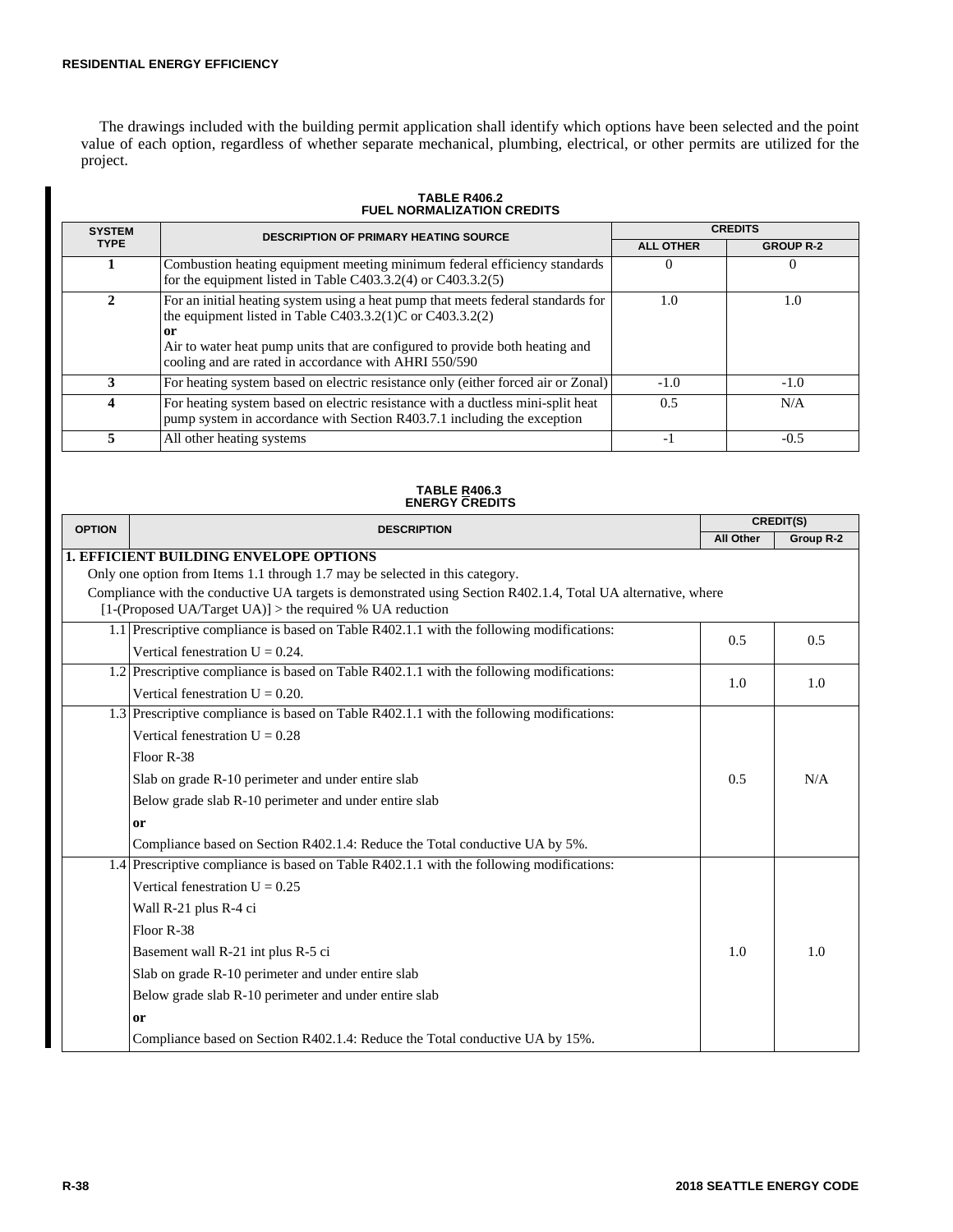| TABLE R406.3-continued |
|------------------------|
| <b>ENERGY CREDITS</b>  |

| <b>OPTION</b> | <b>DESCRIPTION</b>                                                                                                                                                                                          | CREDIT(S) |           |
|---------------|-------------------------------------------------------------------------------------------------------------------------------------------------------------------------------------------------------------|-----------|-----------|
|               |                                                                                                                                                                                                             | All Other | Group R-2 |
|               | 1.5 Prescriptive compliance is based on Table R402.1.1 with the following modifications:                                                                                                                    |           |           |
|               | Vertical fenestration $U = 0.22$                                                                                                                                                                            |           |           |
|               | Ceiling and single-rafter or joist-vaulted R-49 advanced                                                                                                                                                    |           |           |
|               | Wood frame wall R-21 int plus R-12 ci                                                                                                                                                                       |           |           |
|               | Floor R-38                                                                                                                                                                                                  | 2.0       | 1.5       |
|               | Basement wall R-21 int plus R-12 ci                                                                                                                                                                         |           |           |
|               | Slab on grade R-10 perimeter and under entire slab                                                                                                                                                          |           |           |
|               | Below grade slab R-10 perimeter and under entire slab                                                                                                                                                       |           |           |
|               | or                                                                                                                                                                                                          |           |           |
|               | Compliance based on Section R402.1.4: Reduce the Total conductive UA by 30%.                                                                                                                                |           |           |
| 1.6           | Prescriptive compliance is based on Table R402.1.1 with the following modifications:                                                                                                                        |           |           |
|               | Vertical fenestration $U = 0.18$                                                                                                                                                                            |           |           |
|               | Ceiling and single-rafter or joist-vaulted R-60 advanced                                                                                                                                                    |           |           |
|               | Wood frame wall R-21 int plus R-16 ci                                                                                                                                                                       |           |           |
|               | Floor R-48                                                                                                                                                                                                  |           |           |
|               | Basement wall R-21 int plus R-16 ci                                                                                                                                                                         | 3.0       | 2.0       |
|               | Slab on grade R-20 perimeter and under entire slab                                                                                                                                                          |           |           |
|               | Below grade slab R-20 perimeter and under entire slab                                                                                                                                                       |           |           |
|               | or                                                                                                                                                                                                          |           |           |
|               | Compliance based on Section R402.1.4: Reduce the Total conductive UA by 40%.                                                                                                                                |           |           |
|               | 1.7 Advanced framing and raised heel trusses or rafters                                                                                                                                                     |           |           |
|               | Vertical Glazing U-0.28                                                                                                                                                                                     |           |           |
|               | R-49 Advanced (U-0.020) as listed in Section A102.2.1, Ceilings below a vented attic                                                                                                                        |           |           |
|               | and                                                                                                                                                                                                         | 0.5       | 0.5       |
|               | R-49 vaulted ceilings with full height of uncompressed insulation extending over the wall top plate at                                                                                                      |           |           |
|               | the eaves.                                                                                                                                                                                                  |           |           |
|               | 2. AIR LEAKAGE CONTROL AND EFFICIENT VENTILATION OPTIONS                                                                                                                                                    |           |           |
|               | Only one option from Items 2.1 through 2.4 may be selected in this category.                                                                                                                                |           |           |
|               | 2.1 Compliance based on R402.4.1.2:                                                                                                                                                                         |           |           |
|               | Reduce the tested air leakage to 3.0 air changes per hour maximum at 50 Pascals                                                                                                                             |           |           |
|               | or                                                                                                                                                                                                          |           |           |
|               | For R-2 Occupancies, optional compliance based on Section R402.4.1.2: Reduce the tested air leak-                                                                                                           |           |           |
|               | age to $0.3 \text{ cfm/ft}^2$ maximum at 50 Pascals                                                                                                                                                         |           |           |
|               | and                                                                                                                                                                                                         |           |           |
|               | All whole house ventilation requirements as determined by Section $((M1507.3))$ $M1505.4$ of the<br>International Residential Code or Section ((403.8)) 403.4.4 of the International Mechanical Code        | 0.5       | 1.0       |
|               | shall be met with a high efficiency fan(s) (maximum 0.35 watts/cfm), not interlocked with the fur-                                                                                                          |           |           |
|               | nace fan (if present). Ventilation systems using a furnace including an ECM motor are allowed, pro-                                                                                                         |           |           |
|               | vided that they are controlled to operate at low speed in ventilation only mode.                                                                                                                            |           |           |
|               | To qualify to claim this credit, the building permit drawings shall specify the option being selected,<br>the maximum tested building air leakage, and shall show the qualifying ventilation system and its |           |           |
|               | control sequence of operation.                                                                                                                                                                              |           |           |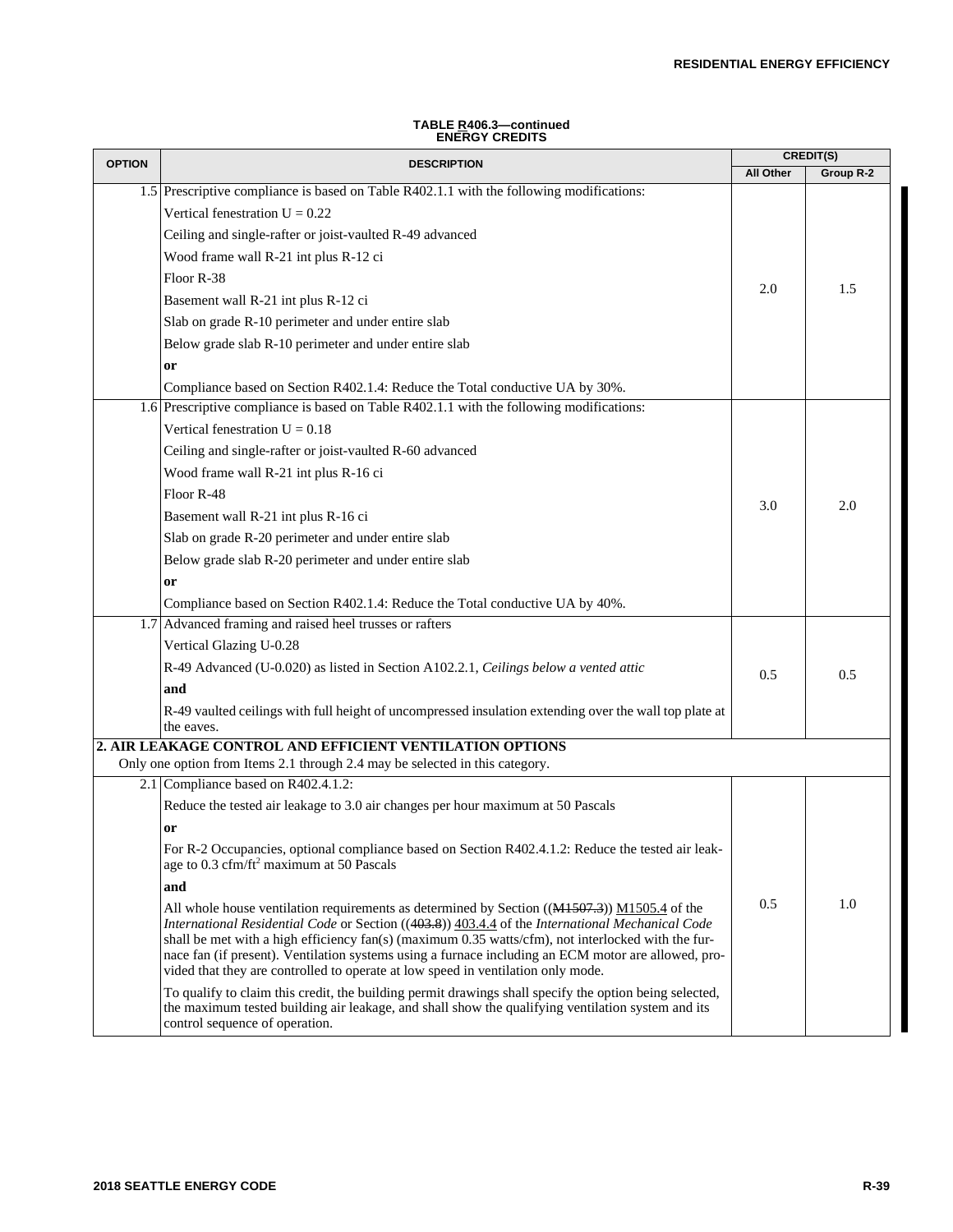| TABLE <u>R</u> 406.3—continued |  |
|--------------------------------|--|
| <b>ENERGY CREDITS</b>          |  |

| <b>OPTION</b> | <b>DESCRIPTION</b>                                                                                                                                                                                                                                                                                                                                                          |                  | <b>CREDIT(S)</b> |
|---------------|-----------------------------------------------------------------------------------------------------------------------------------------------------------------------------------------------------------------------------------------------------------------------------------------------------------------------------------------------------------------------------|------------------|------------------|
|               |                                                                                                                                                                                                                                                                                                                                                                             | <b>All Other</b> | Group R-2        |
|               | 2.2 Compliance based on Section R402.4.1.2:                                                                                                                                                                                                                                                                                                                                 |                  |                  |
|               | Reduce the tested air leakage to 2.0 air changes per hour maximum at 50 Pascals                                                                                                                                                                                                                                                                                             |                  |                  |
|               | <b>or</b>                                                                                                                                                                                                                                                                                                                                                                   |                  |                  |
|               | For R-2 Occupancies, optional compliance based on Section R402.4.1.2: Reduce the tested air leak-<br>age to 0.25 cfm/ft <sup>2</sup> maximum at 50 Pascals                                                                                                                                                                                                                  |                  |                  |
|               | and                                                                                                                                                                                                                                                                                                                                                                         | 1.0              | 1.5              |
|               | All whole house ventilation requirements as determined by Section $((M1507.3))$ $M1505.4$ of the<br>International Residential Code or Section ((403.8)) 403.4.4 of the International Mechanical Code<br>shall be met with a heat recovery ventilation system with minimum sensible heat recovery efficiency<br>of 0.65.                                                     |                  |                  |
|               | To qualify to claim this credit, the building permit drawings shall specify the option being selected<br>and shall specify the maximum tested building air leakage and shall show the heat recovery ventila-<br>tion system.                                                                                                                                                |                  |                  |
|               | 2.3 Compliance based on Section R402.4.1.2:                                                                                                                                                                                                                                                                                                                                 |                  |                  |
|               | Reduce the tested air leakage to 1.5 air changes per hour maximum at 50 Pascals                                                                                                                                                                                                                                                                                             |                  |                  |
|               | <b>or</b>                                                                                                                                                                                                                                                                                                                                                                   |                  |                  |
|               | For R-2 Occupancies, optional compliance based on Section R402.4.1.2: Reduce the tested air leak-<br>age to 0.25 cfm/ft <sup>2</sup> maximum at 50 Pascals                                                                                                                                                                                                                  |                  |                  |
|               | and                                                                                                                                                                                                                                                                                                                                                                         |                  |                  |
|               | All whole house ventilation requirements as determined by Section $((M1507.3))$ $M1505.4$ of the<br>International Residential Code or Section ((403.8)) 403.4.4 of the International Mechanical Code<br>shall be met with a heat recovery ventilation system with minimum sensible heat recovery efficiency<br>of 0.75.                                                     | 1.5              | 2.0              |
|               | To qualify to claim this credit, the building permit drawings shall specify the option being selected<br>and shall specify the maximum tested building air leakage and shall show the heat recovery ventila-<br>tion system.                                                                                                                                                |                  |                  |
|               | 2.4 Compliance based on Section R402.4.1.2:                                                                                                                                                                                                                                                                                                                                 |                  |                  |
|               | Reduce the tested air leakage to 0.6 air changes per hour maximum at 50 Pascals                                                                                                                                                                                                                                                                                             |                  |                  |
|               | <sub>or</sub>                                                                                                                                                                                                                                                                                                                                                               |                  |                  |
|               | For R-2 Occupancies, optional compliance based on Section R402.4.1.2: Reduce the tested air leak-<br>age to 0.15 cfm/ft <sup>2</sup> maximum at 50 Pascals                                                                                                                                                                                                                  |                  |                  |
|               | and                                                                                                                                                                                                                                                                                                                                                                         | 2.0              | 2.5              |
|               | All whole house ventilation requirements as determined by Section $((M1507.3))$ $M1507.5$ of the<br>International Residential Code or Section ((403.8)) 404.4 of the International Mechanical Code shall<br>be met with a heat recovery ventilation system with minimum sensible heat recovery efficiency of<br>0.80. Duct installation shall comply with Section R403.3.7. |                  |                  |
|               | To qualify to claim this credit, the building permit drawings shall specify the option being selected<br>and shall specify the maximum tested building air leakage and shall show the heat recovery ventila-<br>tion system.                                                                                                                                                |                  |                  |
|               | 3. HIGH EFFICIENCY HVAC EQUIPMENT OPTIONS                                                                                                                                                                                                                                                                                                                                   |                  |                  |
|               | Only one option from Items 3.1 through 3.6 may be selected in this category.                                                                                                                                                                                                                                                                                                |                  |                  |
|               | 3.1 <sup>a</sup> Energy Star rated (U.S. North) Gas or propane furnace with minimum AFUE of 95%                                                                                                                                                                                                                                                                             |                  |                  |
|               | or                                                                                                                                                                                                                                                                                                                                                                          |                  |                  |
|               | Energy Star rated (U.S. North) Gas or propane boiler with minimum AFUE of 90%.                                                                                                                                                                                                                                                                                              | 1.0              | 1.0              |
|               | To qualify to claim this credit, the building permit drawings shall specify the option being selected<br>and shall specify the heating equipment type and the minimum equipment efficiency.                                                                                                                                                                                 |                  |                  |
|               | $3.2^{\circ}$ Air-source centrally ducted heat pump with minimum HSPF of 9.5.                                                                                                                                                                                                                                                                                               |                  |                  |
|               | To qualify to claim this credit, the building permit drawings shall specify the option being selected<br>and shall specify the heating equipment type and the minimum equipment efficiency.                                                                                                                                                                                 | 1.0              | N/A              |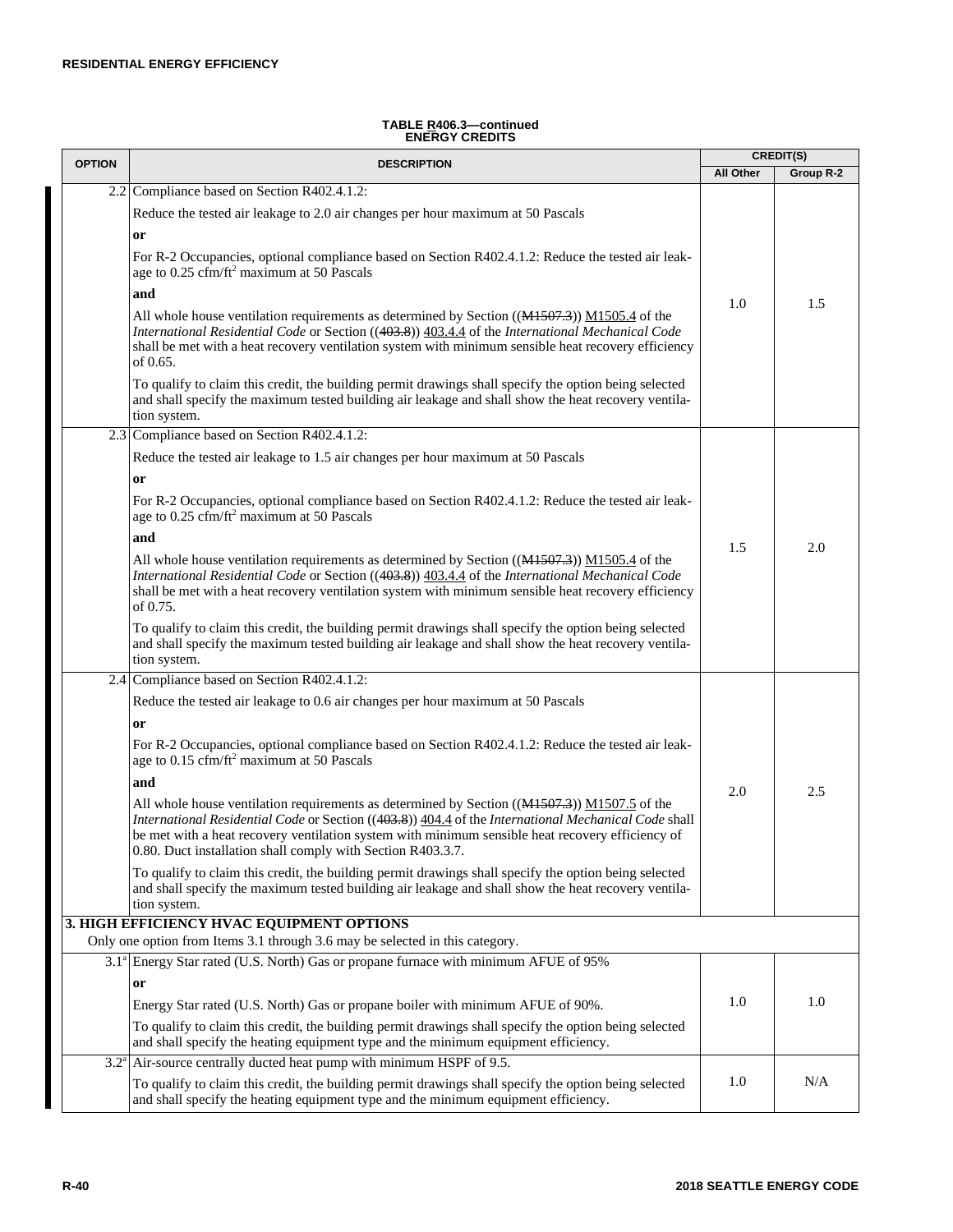#### **TABLE R406.3—continued ENERGY CREDITS**

| <b>OPTION</b> | <b>DESCRIPTION</b>                                                                                                                                                                                                                                                                                                                                                                                                 |           | <b>CREDIT(S)</b> |
|---------------|--------------------------------------------------------------------------------------------------------------------------------------------------------------------------------------------------------------------------------------------------------------------------------------------------------------------------------------------------------------------------------------------------------------------|-----------|------------------|
|               |                                                                                                                                                                                                                                                                                                                                                                                                                    | All Other | Group R-2        |
| $3.3^{\circ}$ | Closed-loop ground source heat pump; with a minimum COP of 3.3                                                                                                                                                                                                                                                                                                                                                     |           |                  |
|               | or                                                                                                                                                                                                                                                                                                                                                                                                                 |           |                  |
|               | Open loop water source heat pump with a maximum pumping hydraulic head of 150 feet and mini-<br>mum COP of 3.6.                                                                                                                                                                                                                                                                                                    | 1.5       | 1.0              |
|               | To qualify to claim this credit, the building permit drawings shall specify the option being selected<br>and shall specify the heating equipment type and the minimum equipment efficiency.                                                                                                                                                                                                                        |           |                  |
|               | 3.4 Ductless mini-split heat pump system, zonal control: In homes where the primary space heating sys-<br>tem is zonal electric heating, a ductless mini-split heat pump system with a minimum HSPF of 10.0<br>shall be installed and provide heating to the largest zone of the housing unit.                                                                                                                     | 1.5       | 2.0              |
|               | To qualify to claim this credit, the building permit drawings shall specify the option being selected<br>and shall specify the heating equipment type and the minimum equipment efficiency.                                                                                                                                                                                                                        |           |                  |
|               | $3.5^{\circ}$ Air-source, centrally ducted heat pump with minimum HSPF of 11.0.                                                                                                                                                                                                                                                                                                                                    |           |                  |
|               | To qualify to claim this credit, the building permit drawings shall specify the option being selected<br>and shall specify the heating equipment type and the minimum equipment efficiency.                                                                                                                                                                                                                        | 1.5       | N/A              |
|               | $3.6a$ Ductless split system heat pumps with no electric resistance heating in the primary living areas. A<br>ductless heat pump system with a minimum HSPF of 10 shall be sized and installed to provide heat to<br>entire dwelling unit at the design outdoor air temperature.                                                                                                                                   | 2.0       | 3.0              |
|               | To qualify to claim this credit, the building permit drawings shall specify the option being selected,<br>the heated floor area calculation, the heating equipment type(s), the minimum equipment efficiency,<br>and total installed heat capacity (by equipment type).                                                                                                                                            |           |                  |
|               | <b>4. HIGH EFFICIENCY HVAC DISTRIBUTION SYSTEM OPTIONS</b>                                                                                                                                                                                                                                                                                                                                                         |           |                  |
|               | 4.1 All supply and return ducts located in an unconditioned attic shall be deeply buried in ceiling insula-<br>tion in accordance with Section R403.3.7.                                                                                                                                                                                                                                                           |           |                  |
|               | For mechanical equipment located outside the conditioned space, a maximum of 10 linear feet of<br>return duct and 5 linear feet of supply duct connections to the equipment may be outside the deeply<br>buried insulation. All metallic ducts located outside the conditioned space must have both transverse<br>and longitudinal joints sealed with mastic. If flex ducts are used, they cannot contain splices. | 0.5       | 0.5              |
|               | Duct leakage shall be limited to 3 cfm per 100 square feet of conditioned floor area.                                                                                                                                                                                                                                                                                                                              |           |                  |
|               | Air handler(s) shall be located within the conditioned space.                                                                                                                                                                                                                                                                                                                                                      |           |                  |
|               | 4.2 HVAC equipment and associated duct system(s) installation shall comply with the requirements of<br>Section R403.3.7.                                                                                                                                                                                                                                                                                           |           |                  |
|               | Locating system components in conditioned crawl spaces is not permitted under this option.                                                                                                                                                                                                                                                                                                                         |           |                  |
|               | Electric resistance heat and ductless heat pumps are not permitted under this option.                                                                                                                                                                                                                                                                                                                              | 1.0       | N/A              |
|               | Direct combustion heating equipment with AFUE less than 80% is not permitted under this option.                                                                                                                                                                                                                                                                                                                    |           |                  |
|               | To qualify to claim this credit, the building permit drawings shall specify the option being selected<br>and shall specify the heating equipment type and shall show the location of the heating and cooling<br>equipment and all the ductwork.                                                                                                                                                                    |           |                  |
|               | <b>5. EFFICIENT WATER HEATING OPTIONS</b>                                                                                                                                                                                                                                                                                                                                                                          |           |                  |
|               | Only one option from Items 5.2 through 5.6 may be selected in this category. Item 5.1 may be combined with any option.                                                                                                                                                                                                                                                                                             |           |                  |
|               | 5.1 A drain water heat recovery unit(s) shall be installed, which captures waste water heat from all and<br>only the showers, and has a minimum efficiency of 40% if installed for equal flow or a minimum<br>efficiency of 54% if installed for unequal flow. Such units shall be rated in accordance with CSA<br>B55.1 or IAPMO IGC 346-2017 and be so labeled.                                                  | 0.5       | 0.5              |
|               | To qualify to claim this credit, the building permit drawings shall include a plumbing diagram that<br>specifies the drain water heat recovery units and the plumbing layout needed to install it. Labels or<br>other documentation shall be provided that demonstrates that the unit complies with the standard.                                                                                                  |           |                  |
|               | 5.2 Water heating system shall include one of the following:                                                                                                                                                                                                                                                                                                                                                       |           |                  |
|               | Energy Star rated gas or propane water heater with a minimum UEF of 0.80.                                                                                                                                                                                                                                                                                                                                          | 0.5       | 0.5              |
|               | To qualify to claim this credit, the building permit drawings shall specify the option being selected<br>and shall specify the water heater equipment type and the minimum equipment efficiency.                                                                                                                                                                                                                   |           |                  |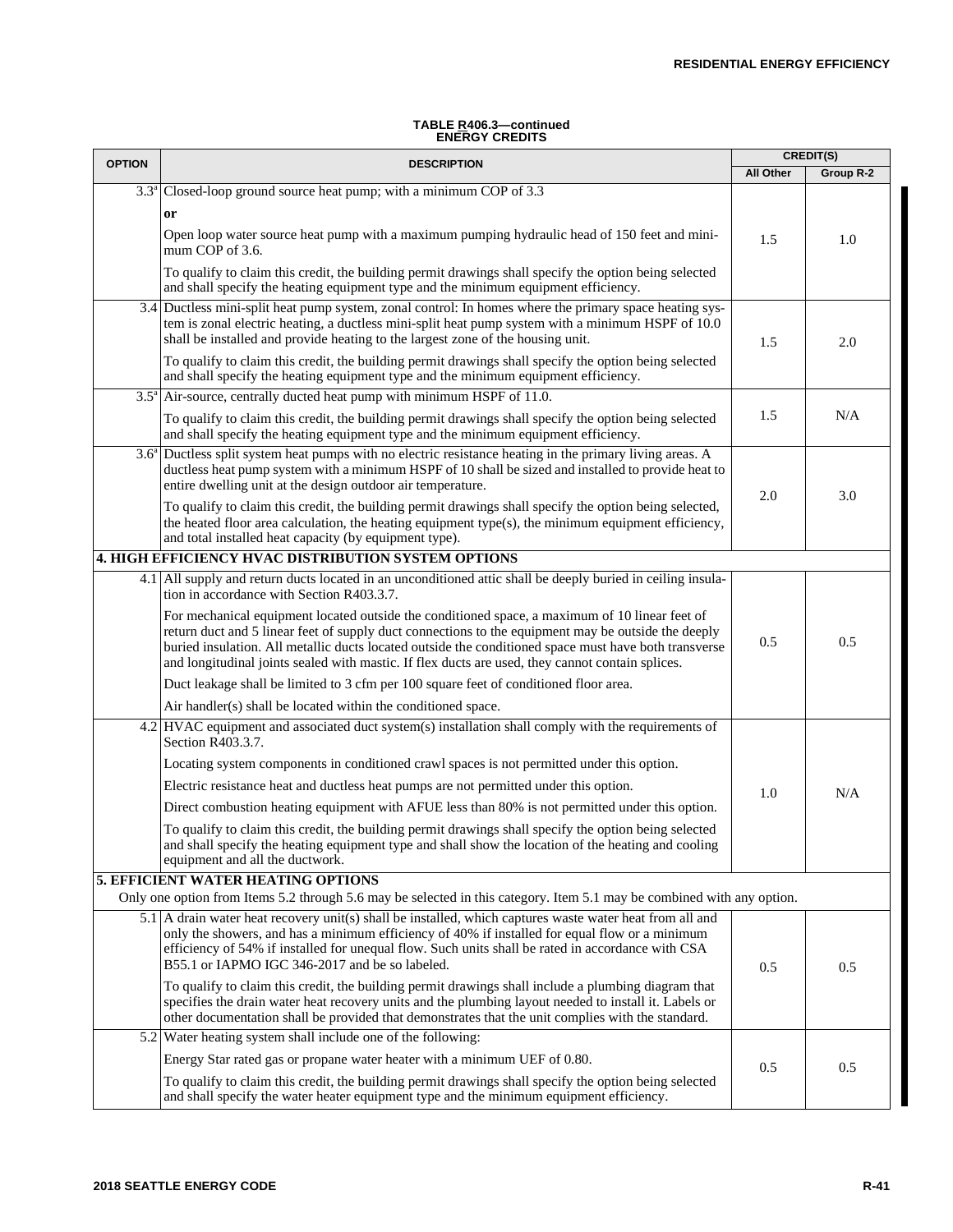#### **TABLE R406.3—continued ENERGY CREDITS**

| <b>OPTION</b> | <b>DESCRIPTION</b>                                                                                                                                                                                                                                                                                                                                                                                                                                                          |           | <b>CREDIT(S)</b> |
|---------------|-----------------------------------------------------------------------------------------------------------------------------------------------------------------------------------------------------------------------------------------------------------------------------------------------------------------------------------------------------------------------------------------------------------------------------------------------------------------------------|-----------|------------------|
|               |                                                                                                                                                                                                                                                                                                                                                                                                                                                                             | All Other | Group R-2        |
|               | 5.3 Water heating system shall include one of the following:                                                                                                                                                                                                                                                                                                                                                                                                                |           |                  |
|               | Energy Star rated gas or propane water heater with a minimum UEF of 0.91                                                                                                                                                                                                                                                                                                                                                                                                    |           |                  |
|               | or                                                                                                                                                                                                                                                                                                                                                                                                                                                                          |           |                  |
|               | Solar water heating supplementing a minimum standard water heater. Solar water heating will pro-<br>vide a rated minimum savings of 85 therms or 2000 kWh based on the Solar Rating and Certification<br>Corporation (SRCC) Annual Performance of OG-300 Certified Solar Water Heating Systems                                                                                                                                                                              | 1.0       | 1.0              |
|               | or                                                                                                                                                                                                                                                                                                                                                                                                                                                                          |           |                  |
|               | Water heater heated by ground source heat pump meeting the requirements of Option 3.3.                                                                                                                                                                                                                                                                                                                                                                                      |           |                  |
|               | To qualify to claim this credit, the building permit drawings shall specify the option being selected<br>and shall specify the water heater equipment type and the minimum equipment efficiency and, for<br>solar water heating systems, the calculation of the minimum energy savings.                                                                                                                                                                                     |           |                  |
|               | 5.4 Water heating system shall include one of the following:                                                                                                                                                                                                                                                                                                                                                                                                                |           |                  |
|               | Electric heat pump water heater meeting the standards for Tier I of NEEA's advanced water heating<br>specification                                                                                                                                                                                                                                                                                                                                                          |           |                  |
|               | or                                                                                                                                                                                                                                                                                                                                                                                                                                                                          |           |                  |
|               | For R-2 Occupancy, electric heat pump water heater(s), meeting the standards for Tier I of NEEA's<br>advanced water heating specification, shall supply domestic hot water to all units. If one water heater<br>is serving more than one dwelling unit, all hot water supply and recirculation piping shall be insu-<br>lated with R-8 minimum pipe insulation.                                                                                                             | 1.5       | 2.0              |
|               | To qualify to claim this credit, the building permit drawings shall specify the option being selected<br>and shall specify the water heater equipment type and the minimum equipment efficiency.                                                                                                                                                                                                                                                                            |           |                  |
|               | 5.5 Water heating system shall include one of the following:                                                                                                                                                                                                                                                                                                                                                                                                                |           |                  |
|               | Electric heat pump water heater meeting the standards for Tier III of NEEA's advanced water heating<br>specification                                                                                                                                                                                                                                                                                                                                                        |           |                  |
|               | or                                                                                                                                                                                                                                                                                                                                                                                                                                                                          |           |                  |
|               | For R-2 Occupancy, electric heat pump water heater(s), meeting the standards for Tier III of NEEA's<br>advanced water heating specification, shall supply domestic hot water to all units. If one water heater<br>is serving more than one dwelling unit, all hot water supply and recirculation piping shall be insu-<br>lated with R-8 minimum pipe insulation.                                                                                                           | 2.0       | 2.5              |
|               | To qualify to claim this credit, the building permit drawings shall specify the option being selected<br>and shall specify the water heater equipment type and the minimum equipment efficiency.                                                                                                                                                                                                                                                                            |           |                  |
|               | 5.6 Water heating system shall include one of the following:                                                                                                                                                                                                                                                                                                                                                                                                                |           |                  |
|               | Electric heat pump water heater with a minimum UEF of 2.9 and utilizing a split system configura-<br>tion with the air-to-refrigerant heat exchanger located outdoors. Equipment shall meet Section 4,<br>requirements for all units, of the NEEA standard Advanced Water Heating Specification with the<br>UEF noted above                                                                                                                                                 |           |                  |
|               | or                                                                                                                                                                                                                                                                                                                                                                                                                                                                          |           |                  |
|               | For R-2 Occupancy, electric heat pump water heater(s), meeting the standards for Tier III of NEEA's<br>advanced water heating specification and utilizing a split system configuration with the air-to-refrig-<br>erant heat exchanger located outdoors, shall supply domestic hot water to all units. If one water<br>heater is serving more than one dwelling unit, all hot water supply and recirculation piping shall be<br>insulated with R-8 minimum pipe insulation. | 2.5       | 3.0              |
|               | To qualify to claim this credit, the building permit drawings shall specify the option being selected<br>and shall specify the water heater equipment type and the minimum equipment efficiency.                                                                                                                                                                                                                                                                            |           |                  |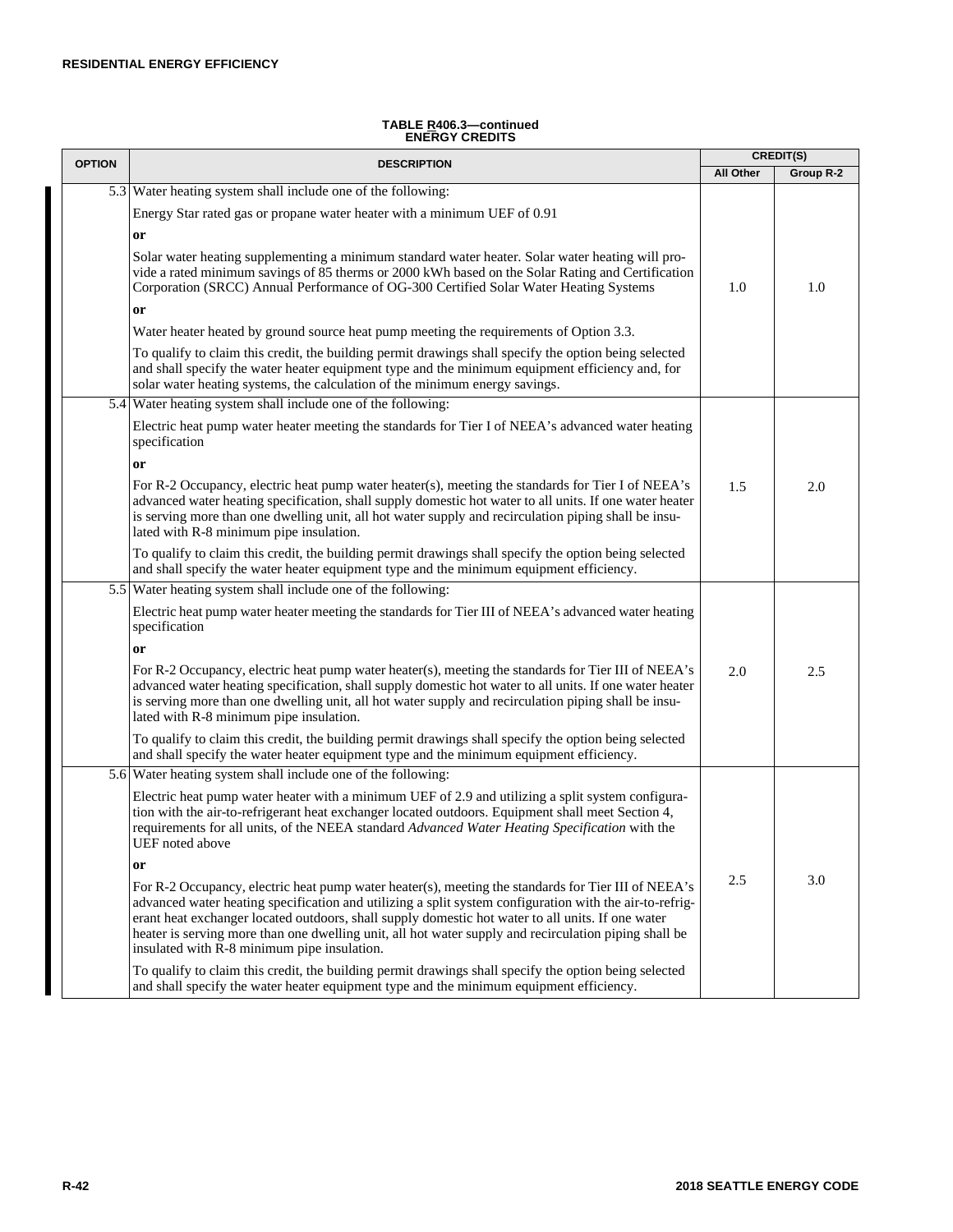#### **TABLE R406.3—continued ENERGY CREDITS**

| <b>OPTION</b>                              | <b>DESCRIPTION</b>                                                                                                                                                                                                                                                                                                                                                                              | <b>CREDIT(S)</b> |           |
|--------------------------------------------|-------------------------------------------------------------------------------------------------------------------------------------------------------------------------------------------------------------------------------------------------------------------------------------------------------------------------------------------------------------------------------------------------|------------------|-----------|
|                                            |                                                                                                                                                                                                                                                                                                                                                                                                 | <b>All Other</b> | Group R-2 |
| <b>6. RENEWABLE ELECTRIC ENERGY OPTION</b> |                                                                                                                                                                                                                                                                                                                                                                                                 |                  |           |
|                                            | 6.1 For each 1200 kWh of electrical generation per housing unit provided annually by on-site wind or<br>solar equipment a 1.0 credit shall be allowed, up to 3 credits. Generation shall be calculated as fol-<br>lows:                                                                                                                                                                         | 1.0              | 1.0       |
|                                            | For solar electric systems, the design shall be demonstrated to meet this requirement using the<br>National Renewable Energy Laboratory calculator PVWATTs or approved alternate by the code offi-<br>cial.                                                                                                                                                                                     |                  |           |
|                                            | Documentation noting solar access shall be included on the plans.                                                                                                                                                                                                                                                                                                                               |                  |           |
|                                            | For wind generation projects designs shall document annual power generation based on the following<br>factors:                                                                                                                                                                                                                                                                                  |                  |           |
|                                            | The wind turbine power curve; average annual wind speed at the site; frequency distribution of the<br>wind speed at the site and height of the tower.                                                                                                                                                                                                                                           |                  |           |
|                                            | To qualify to claim this credit, the building permit drawings shall specify the option being selected<br>and shall show the photovoltaic or wind turbine equipment type, provide documentation of solar and<br>wind access, and include a calculation of the minimum annual energy power production.                                                                                            |                  |           |
|                                            | <b>7. APPLIANCE PACKAGE OPTION</b>                                                                                                                                                                                                                                                                                                                                                              |                  |           |
|                                            | 7.1 All of the following appliances shall be new and installed in the dwelling unit and shall meet the fol-<br>lowing standards:                                                                                                                                                                                                                                                                | 0.5              | 1.5       |
|                                            | Dishwasher - Energy Star rated                                                                                                                                                                                                                                                                                                                                                                  |                  |           |
|                                            | Refrigerator (if provided) – Energy Star rated                                                                                                                                                                                                                                                                                                                                                  |                  |           |
|                                            | Washing machine - Energy Star rated                                                                                                                                                                                                                                                                                                                                                             |                  |           |
|                                            | Dryer – Energy Star rated, ventless dryer with a minimum CEF rating of 5.2.                                                                                                                                                                                                                                                                                                                     |                  |           |
|                                            | To qualify to claim this credit, the building permit drawings shall specify the option being selected<br>and shall show the appliance type and provide documentation of Energy Star compliance. At the time<br>of inspection, all appliances shall be installed and connected to utilities. Dryer ducts and exterior<br>dryer vent caps are not permitted to be installed in the dwelling unit. |                  |           |
|                                            | $\alpha$ An alternative heating source sized at a maximum of 0.5 Watts/ft <sup>2</sup> (equivalent) of heated floor area or 500 Watts, whichever is bigger, may be installed in the                                                                                                                                                                                                             |                  |           |

a. An alternative heating source sized at a maximum of 0.5 Watts/ft<sup>2</sup> iivalent) of heated floor area or 500 Watts, whichever dwelling unit.

# **SECTION R407 CERTIFIED PASSIVE HOUSE**

**R407.1 General.** Projects shall comply with Section R407.2 or R407.3.

**R407.2 Passive House Institute U.S. (PHIUS).** Projects shall comply with PHIUS+ 2018 Passive Building Standard, including its USDOE Energy Star and Zero Energy Ready Home co-requisites, and performance calculations by PHIUS-approved software. Projects shall also comply with the provisions of Table R405.2.

**R407.2.1 PHIUS documentation.** Prior to the issuance of a building permit, the following items must be provided to the *code official:*

1. A list of compliance features.

2. A PHIUS precertification letter.

Prior to the issuance of a certificate of occupancy, the following item must be provided to the *code official:*

1. A PHIUS+ 2018 (or later) project certificate.

**R407.3 Passive House Institute (PHI).** Projects shall comply with Low Energy Building Standard, version 9f or later, including performance calculations by PHI-approved software. Projects shall also comply with the provisions of Section R401 through R404.

**R407.3.1 PHI documentation.** Prior to the issuance of a building permit, the following items must be provided to the *code official:*

1. A list of compliance features.